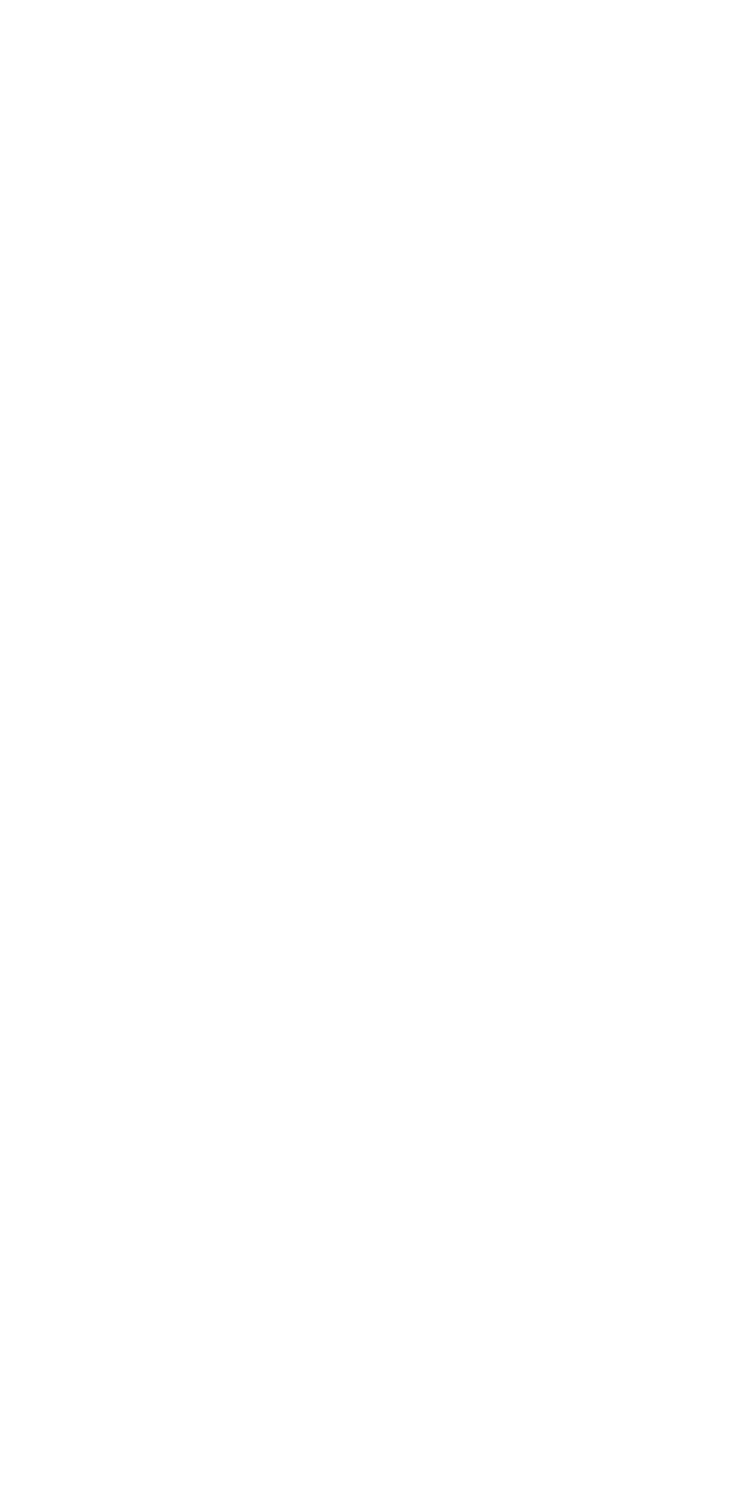### **ENGLISH**

- 1 General Information on the Functioning
- 2 Commissioning and Changing the Interchangeable Filter Cartridge
- 3 Operating and Safety Information

## **DEUTSCH**

- 1 Allgemeine Informationen zur Funktion
- 2 Inbetriebnahme und Wechsel der Wasserfilterkartusche
- 3 Betriebs- und Sicherheitshinweise

## **FRANÇAIS**

- 1 Informations générales sur le fonctionnement
- 2 Mise en fonctionnement et changement de la cartouche filtrante
- 3 Consignes d'utilisation et de sécurité

### **NEDERLANDS**

- 1 Algemene informatie over de werking
- 2 Plaatsen en vervangen van de filternatroon
- 3 Gebruiks- en veiligheidsvoorschriften

## **ITALIANO**

- 1 Filtro per il trattamento dell'acqua potabile
- 2 Messa in funzione e sostituzione della cartuccia filtrante
- 3 Istruzioni di funzionamento e sicurezza

# **ESPAÑOL**

- 1 Información general del funcionamiento
- 2 Puesta en marcha y cambio del cartucho de filtro de agua
- 3 Indicaciones de funcionamiento y seguridad

### **POLSKI**

- 1 Działanie informacje ogólne
- 2 Uruchomienie i wymiana wkładu filtracyjnego
- 3 Wskazówki dotyczące użytkowania i bezpieczeństwa

### **DANSK**

- 1 Generelle informationer om funktionen
- 2 Ibrugtagning og udskiftning af vandfilternatronen
- 3 Drifts- og sikkerhedshenvisninger

### 中文

- 1 产品功能介绍
- 2 滤芯调试及更换
- 3 产品使用和安全信息

### 日本語

- 1 機能に関する総合情報
- 2 交換可能なフィルターカートリ ッジの使用法と交換方法
- 3 操作と安全性に関する情報

### 한국어

- 1 기능에 대한 일반 정보
- 2 교체식 필터 카트리지 시운전 및 교체
- 3 작동 및 안전 정보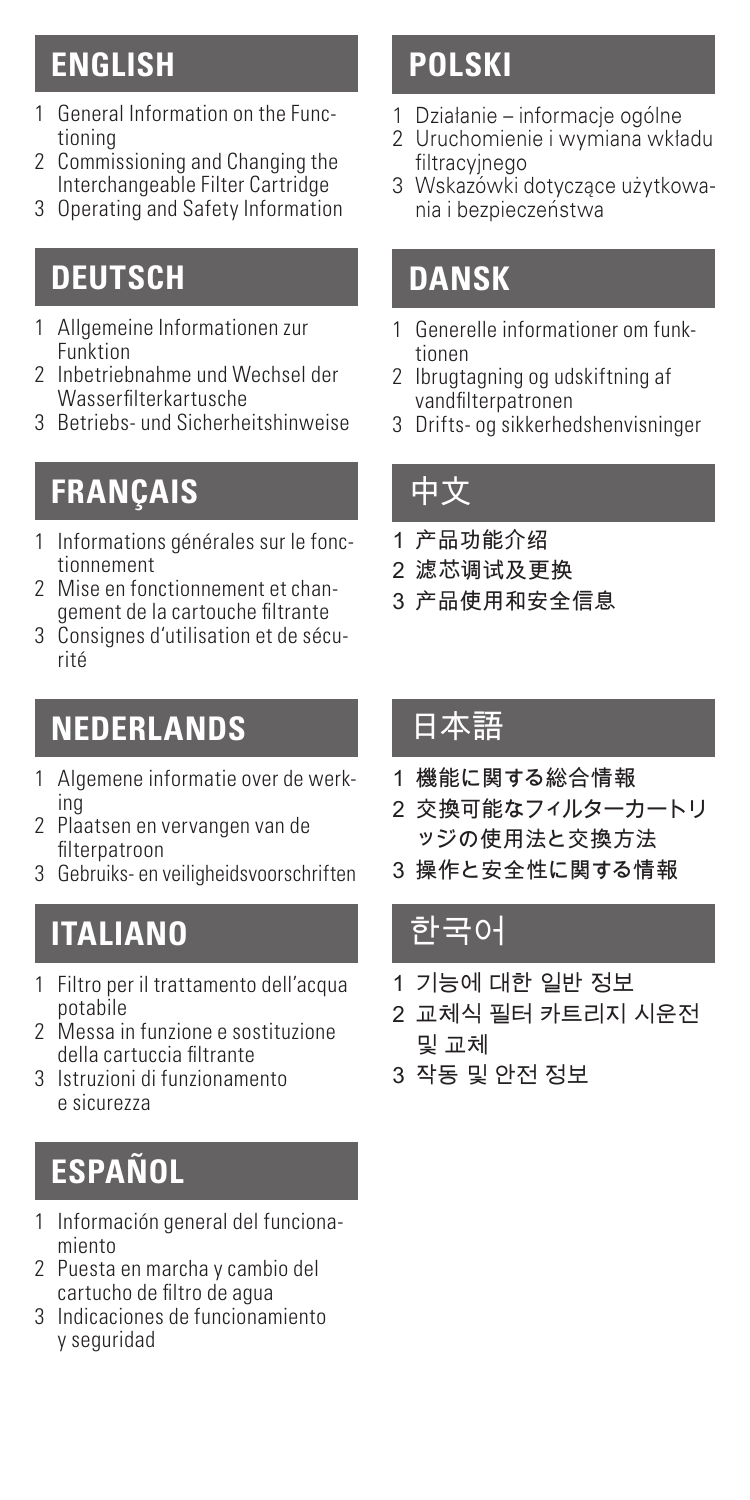



This AquaAroma Crema cartridge is Tested and Certified by NSF Inter-national against NSF/ANSI Standard 42 for material requirements only.

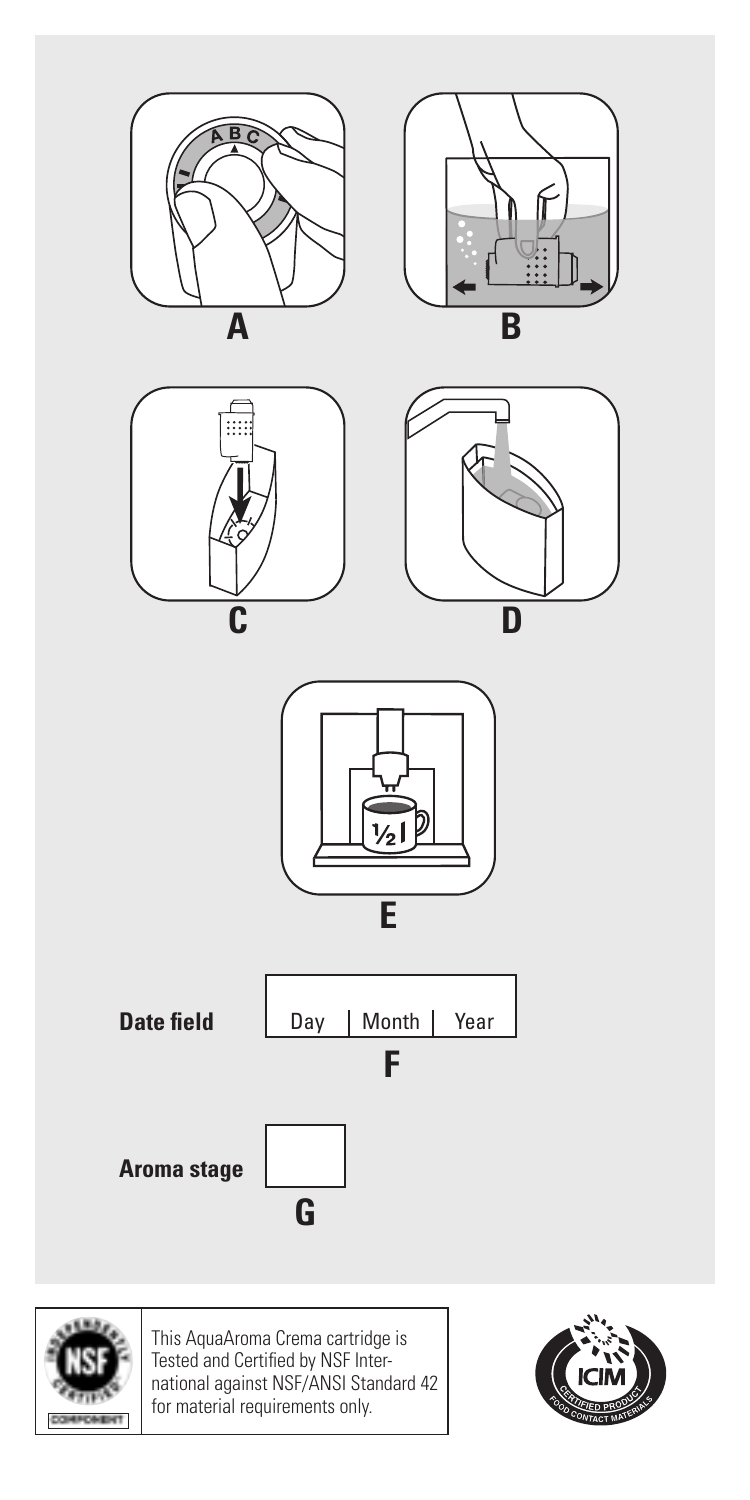### **1 General Information on the Functioning**

The BRITA AquaAroma Crema Water Filter Cartridge reduces the limescale content in drinking water, in order to protect espresso machines and coffee machines against scale build up. Calcium, magnesium and metal ions are selectively removed from the drinking water using the flow method.

The filter material not only reduces cloudiness and organic pollutants, but also the level of substances that impair the smell and taste, such as chlorine residues in the filtrate and in the bypass water. This dramatically improves the taste of the coffee.

The filter capacity of the AquaAroma Crema is adjusted to the local carbonate hardness with the Aroma Ring. This means that the aroma and crema of the coffee are optimised.

#### **2 Commissioning and Changing the Interchangeable Filter Cartridge 2.1 Setting the Aroma Ring**

The Aroma Ring on the bottom of the AquaAroma Crema adjusts the filter performance perfectly to the water conditions at the location where the coffee machine is installed in accordance with the following table.

| <b>Aroma Ring</b><br><b>settina</b> | <b>Colour scale</b>                                 | Application    | <b>Hardness level</b> |
|-------------------------------------|-----------------------------------------------------|----------------|-----------------------|
| IΑ                                  | red to vellow                                       | for soft water | lup to 8.5 °dH        |
| Ιв                                  | vellow to vellowish for medium hard<br><b>areen</b> | lwater         | $18.5 - 13.5$ °dH     |
|                                     | dark green                                          | for hard water | from 13.5 °dH         |

**Note:** The factory setting for the Aroma Ring is level "B". The water hardness can be determined by using a test strip or by asking the local water provider. The specified colour scale can be used to determine the best setting for the Aroma Ring.

- Dip the reaction field of the test strip in a glass of tap water for 1 second.
- After 1 minute compare the colour of the reaction field with the colour scale and read off the Aroma Ring setting.
- Make a note of the correct Aroma Ring setting in the aroma stage field (G), so that you can set the same setting the next time you change the filter

### **2.2 Commissioning the Water Filter Cartridge**

**A** Turn the Aroma Ring on the bottom of the AquaAroma Crema to the left or right and set the arrow to the required stage. (se Chapter 2.1).

**B** Press the water filter cartridge under cold water and wet it by moving it backwards and forwards until all of the air bubbles have escaped.

**C** Remove the water tank from the coffee machine and insert the water filter cartridge vertically on the cartridge seat in or on the water tank. Make sure that the water filter cartridge audibly engages. **Note:** Only a completely engaged cartridge provides the full filter capacity.

**D** Fill the tank with cold drinking water and replace it in the coffee machine. **E** The AquaAroma Crema Water Filter Cartridge must be flushed with water before the first coffee or espresso is made. If the coffee machine does not display or implement this automatically, rinse the water filter cartridge with half a litre of tap water. **Note:** Please consult the coffee machine Operating Instructions. **F** If the coffee machine does not have an electronic filter change display, note the date of commissioning (if changing the filter: date of change) in the date field.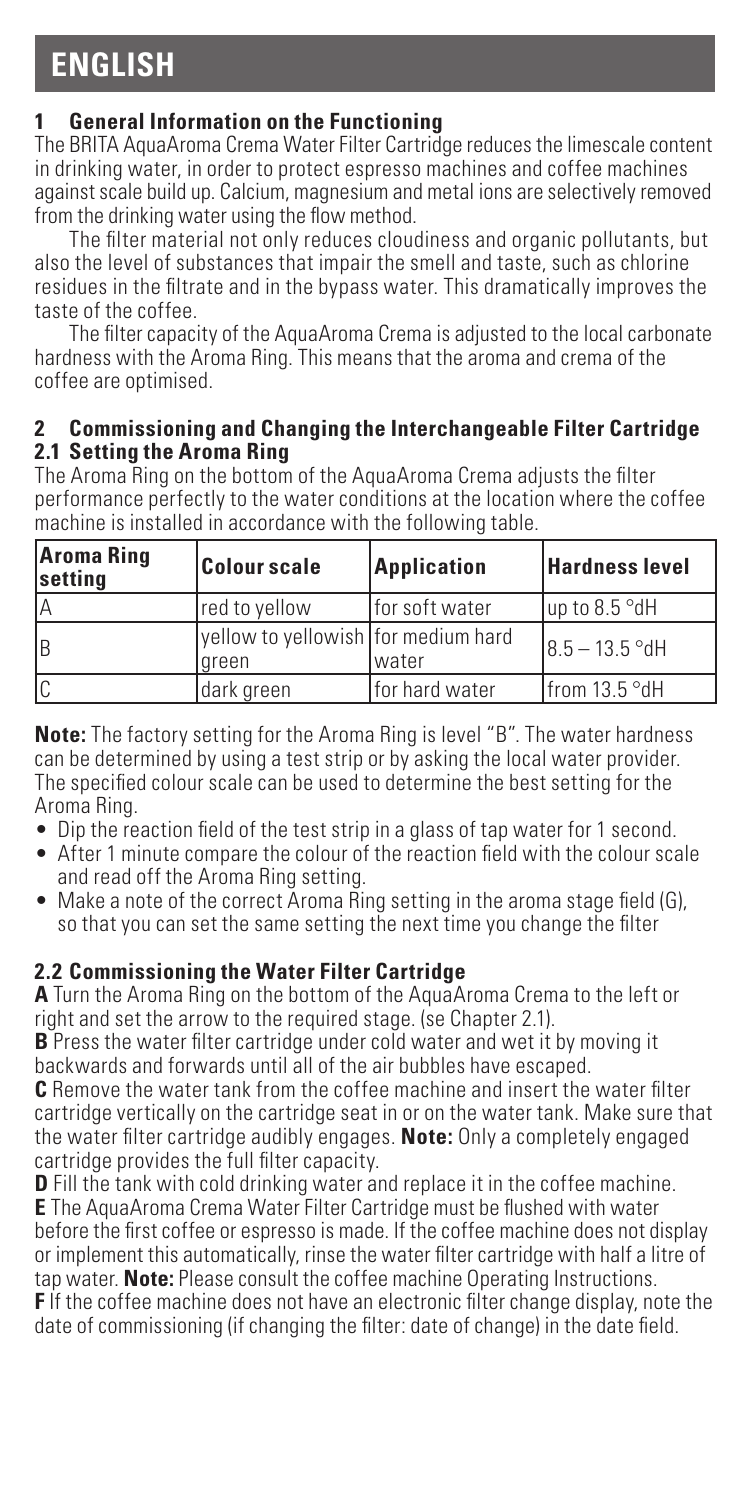### **2.3 Changing the Water Filter Cartridge**

A necessary AquaAroma Crema filter exchange is usually displayed in the electronic filter change display on the coffee machine. **Note:** If the coffee machine does not have an electronic filter change display, the AquaAroma Crema Water Filter Cartridge must be changed according to the capacity table below or after 6 months at the latest. BRITA furthermore recommends a regular cleaning of the water tank.

|  | Capacity table |  |
|--|----------------|--|

| Aroma Ring<br><b>settina</b> | Capacity<br>in litres | No. of cups<br>at 35 ml | No. of cups<br>at 150 ml |
|------------------------------|-----------------------|-------------------------|--------------------------|
| ۱۵                           | 220                   | 6.300                   | 1.470                    |
| ΙB                           | 150                   | 4.300                   | 1.000                    |
|                              | 80                    | 2.300                   | 540                      |

When changing the AquaAroma Crema Water Filter Cartridge, repeat the steps in Chapter 2.2.

### **3 Operating and Safety Information**

- Store replacement filter cartridges in a cool and dry place in their original, sealed packaging.
- Only cold water of drinking water quality may be used as intake water for the AquaAroma Crema Water Filter Cartridge. No microbiologically impaired water or water of unknown microbiological quality may be used without appropriate sterilisation.
- When choosing the material for parts that come into contact with water after the BRITA filter system, it is important to remember that, due to the process, decarbonised water contains free carbon dioxide. For this reason, only materials that are compatible with free carbon dioxide must be used.
- If there are official instructions to boil tap water, BRITA filtered water must also be boiled. After the end of the requirement to boil water, the entire appliance must be cleaned and the water filter cartridge changed.
- Clean the water tank regularly.
- It is generally recommended to boil tap water for certain groups of people (e.g. people with weakened immune systems, babies). This also applies to filtered water.
- Note for people with kidney disease or dialysis patients: during the filter process, the potassium content may be increased slightly. If you suffer from kidney disease and/or have to stick to a special potassium diet, we recommend prior agreement with your doctor.
- As water is a foodstuff, the water in the tank must be used up within 1 to 2 days. The water in the tank must be changed after a maximum of 2 days.
- If the coffee machine is not in use for a longer period, we recommend that the water filter cartridge be left in the water tank and the unfiltered water be poured out. Before using the coffee machine again, remove the water filter cartridge from the water tank, clean it and repeat the stages in Chapter 2.2.
- These Operating Instructions must be understood as part of the product and stored with the coffee machine of espresso machine operating instructions.
- The BRITA AquaAroma Crema Water Filter Cartridge must be commissioned and changed in accordance with these Operating Instructions. BRITA shall not be liable for any damage, including subsequent damage, resulting from the incorrect use of the product.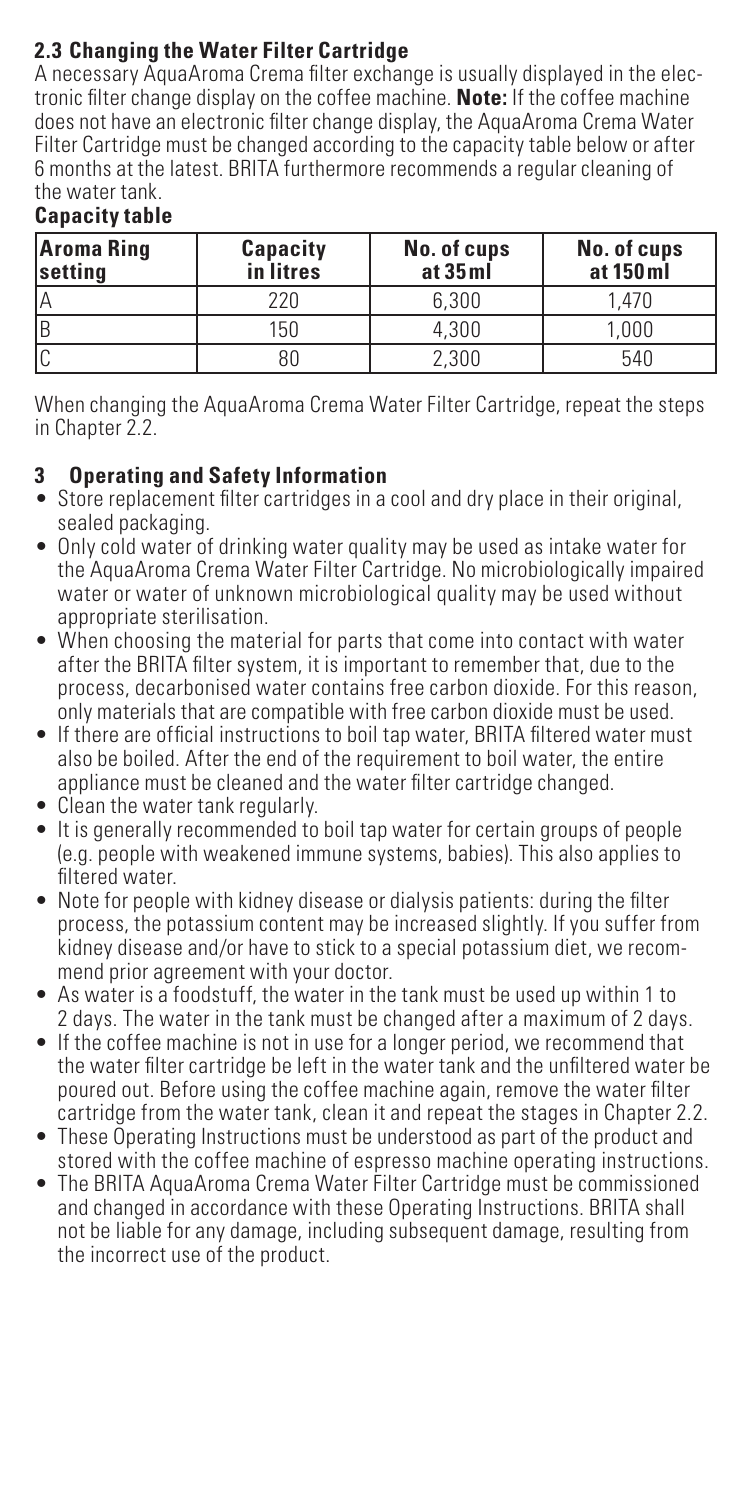### **DEUTSCH**

### **1 Allgemeine Informationen zur Funktion**

Die BRITA Wasserfilterkartusche AquaAroma Crema reduziert den Kalkgehalt im Trinkwasser und ermöglicht dadurch einen effektiven Schutz von Espressomaschinen und Kaffeeautomaten vor Verkalkung. In Abhängigkeit von der Verschnitteinstellung werden im Durchflussverfahren dem Trinkwasser selektiv Calcium- und Magnesium-Ionen sowie Metallionen entzogen.

Weiterhin reduziert das Filtermaterial neben Trübungen und organischen Verunreinigungen auch geruchs- und geschmacksstörende Inhaltsstoffe wie z. B. Chlorrückstände im Filtrat und im Verschnittwasser. Der Geschmack des Kaffees wird dadurch entscheidend verbessert.

Mit dem Aroma-Ring wird die Filterleistung der AquaAroma Crema an die lokale Karbonathärte angepasst. So werden Aroma und Crema des Kaffees optimiert.

#### **2 Inbetriebnahme und Wechsel der Wasserfilterkartusche 2.1 Einstellung des Aroma-Rings**

Mit dem Aroma-Ring an der Unterseite der AquaAroma Crema wird die Filterleistung optimal an die Wasserbedingungen am Aufstellort der Kaffeemaschine gemäß nachfolgender Tabelle angepasst.

| Aroma Stufe | <b>Farbskala</b>  | Anwendung                | Härtegrad    |
|-------------|-------------------|--------------------------|--------------|
| IΑ          | rot bis gelb      | für weiches Wasser       | bis 8.5 °dH  |
| ΙB          | gelb bis gelbgrün | Ifür mittelhartes Wasser | 8.5-13.5 °dH |
| Ic          | ldunkelarün       | Ifür hartes Wasser       | lab 13.5 °dH |

**Hinweis:** Die Werkseinstellung des Aroma-Rings ist Stufe "B". Die Wasserhärte kann mit Hilfe eines Teststreifens ermittelt oder beim lokalen Wasserversorger erfragt werden.

Zur Bestimmung der optimalen Einstellung des Aroma-Rings mit einem Teststäbchen kann die angegebene Farbskala verwendet werden.

- Das Reaktionsfeld des Teststäbchens 1 Sekunde in ein Glas Leitungswasser eintauchen.
- Nach 1 Minute die Färbung des Reaktionsfeldes mit der Farbskala vergleichen und die Einstellung des Aroma-Rings ablesen.
- Notieren Sie die ermittelte Einstellung des Aroma-Rings im Aromastufenfeld (G), um beim nächsten Filterwechsel die gleiche Einstellung vornehmen zu können.

### **2.2 Inbetriebnahme der Wasserfilterkartusche**

**A** Aroma-Ring an der Unterseite der AquaAroma Crema nach links bzw. rechts drehen und den Pfeil auf die ermittelte Stufe einstellen (siehe Kapitel 2.1). **B** Wasserfilterkartusche unter kaltes Wasser drücken und durch Schwenkbewegungen wässern, bis alle Luftblasen entwichen sind.

**C** Wassertank aus der Kaffeemaschine entnehmen und Wasserfilterkartusche senkrecht auf den Kartuschensitz im oder am Wassertank einsetzen. Achten Sie dabei auf das spürbare Einrasten der Wasserfilterkartusche. **Hinweis:** Nur eine vollständig eingerastete Kartusche bietet die volle Filterleistung.

**D** Tank mit kaltem Trinkwasser befüllen und wieder in die Kaffeemaschine einsetzen.

**E** Die Wasserfilterkartusche AquaAroma Crema muss vor dem ersten Kaffeeoder Espressobezug mit Wasser gespült werden. Sollte die Kaffeemaschine dies nicht automatisch anzeigen oder durchführen, spülen Sie die Wasserfilterkartusche mit einem halben Liter Leitungswasser. **Hinweis:** Beachten Sie hierzu auch die Gebrauchsanleitung der Kaffeemaschine.

**F** Falls die Kaffeemaschine nicht über eine elektronische Filterwechselanzeige verfügt, notieren Sie das Datum der Inbetriebnahme (bei Filterwechsel: Datum des Wechsels) im Datumsfeld.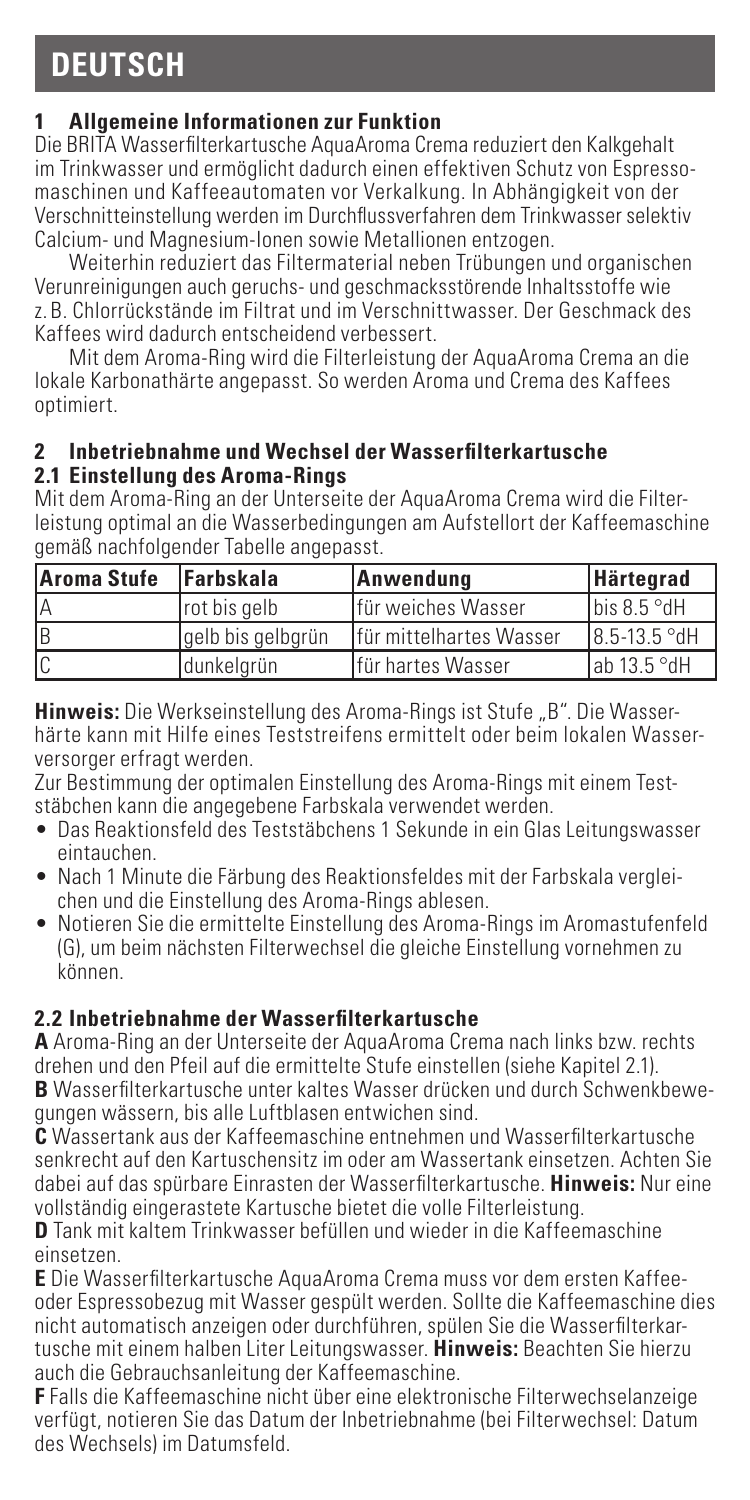### **2.3 Wechsel der Wasserfilterkartusche**

Ein notwendiger Wechsel der AquaAroma Crema wird in der Regel über eine elektronische Filterwechselanzeige an der Kaffeemaschine angezeigt. **Hinweis:** Sollte die Kaffeemaschine nicht über eine elektronische Filterwechselanzeige verfügen, muss die AquaAroma Crema Wasserfilterkartusche gemäß nachfolgender Kapazitätstabelle oder spätestens nach 6 Monaten gewechselt werden. BRITA empfiehlt darüber hinaus die regelmäßige Reinigung des Wassertanks.

| Aroma-Stufe | Kapazität in<br>Litern | <b>Anzahl Tassen</b><br>$\hat{a}$ 35 $ml$ | <b>Anzahl Tassen</b><br>à 150 ml |
|-------------|------------------------|-------------------------------------------|----------------------------------|
|             | 220                    | 6.300                                     | 1.470                            |
| B           | 150                    | 4.300                                     | 1.000                            |
|             |                        | 2.300                                     | 540                              |

### **Kapazitätstabelle**

Beim Wechsel der Wasserfilterkartusche AquaAroma Crema die Schritte im Kapitel 2.2 wiederholen.

### **3 Betriebs- und Sicherheitshinweise**

- Ersatz-Filterkartuschen originalversiegelt an einem kühlen, trockenen Ort lagern.
- Als Speisewasser für die AquaAroma Crema Wasserfilterkartusche darf ausschließlich Kaltwasser in Trinkwasserqualität verwendet werden. Keinesfalls darf mikrobiologisch belastetes Wasser oder Wasser unbekannter mikrobiologischer Qualität ohne angemessene Sterilisierung eingesetzt werden.
- Bei der Werkstoffauswahl von wasserberührenden Teilen nach dem BRITA Filtersystem muss beachtet werden, dass entkarbonisiertes Wasser verfahrensbedingt freie Kohlensäure enthält. Deshalb dürfen nur dafür geeignete Werkstoffe eingesetzt werden.
- Im Fall einer Abkochaufforderung für das Leitungswasser von offizieller Stelle ist auch das BRITA gefilterte Wasser abzukochen. Nach Ende der Abkochaufforderung muss das komplette Gerät gereinigt und die Wasserfilterkartusche gewechselt werden.
- Wassertank regelmäßig säubern.
- Es wird generell empfohlen, Leitungswasser für bestimmte Personengruppen (z. B. immungeschwächte Menschen, Babys) abzukochen. Dies gilt auch für
- gefiltertes Wasser. Hinweis für Nierenkranke oder Dialysepatienten: Während des Filtervorgangs kann es zu einer leichten Erhöhung des Kaliumgehalts kommen. Sollten Sie nierenkrank sein und/oder eine spezielle Kaliumdiät einhalten müssen, empfehlen wir eine vorherige Abstimmung mit Ihrem Arzt.
- Da Wasser ein Lebensmittel ist, muss das Wasser im Tank innerhalb von 1 bis 2 Tagen verbraucht werden. Nach maximal 2 Tagen muss das Wasser im Tank ausgewechselt werden.
- Sollte der Kaffeeautomat längere Zeit nicht in Gebrauch sein, empfehlen wir, die Wasserfilterkartusche im Wassertank zu belassen und das noch vorhandene ungefilterte Wasser auszugießen. Vor erneuter Benutzung des Kaffeeautomaten nehmen Sie die Wasserfilterkartusche aus dem Wassertank, reinigen Sie diesen und wiederholen Sie die Schritte im Kapitel 2.2.
- Diese Gebrauchsanleitung ist als Teil des Produkts zu verstehen und mit der Gebrauchsanleitung der Kaffeemaschine oder des Espressoautomaten aufzubewahren.
- Die Inbetriebnahme und der Wechsel der BRITA Wasserfilterkartusche AquaAroma Crema muss genau nach den Angaben in dieser Gebrauchsanleitung ausgeführt werden. BRITA haftet nicht für etwaige Schäden einschließlich Folgeschäden, die aus dem falschen Gebrauch des Produktes entstehen können.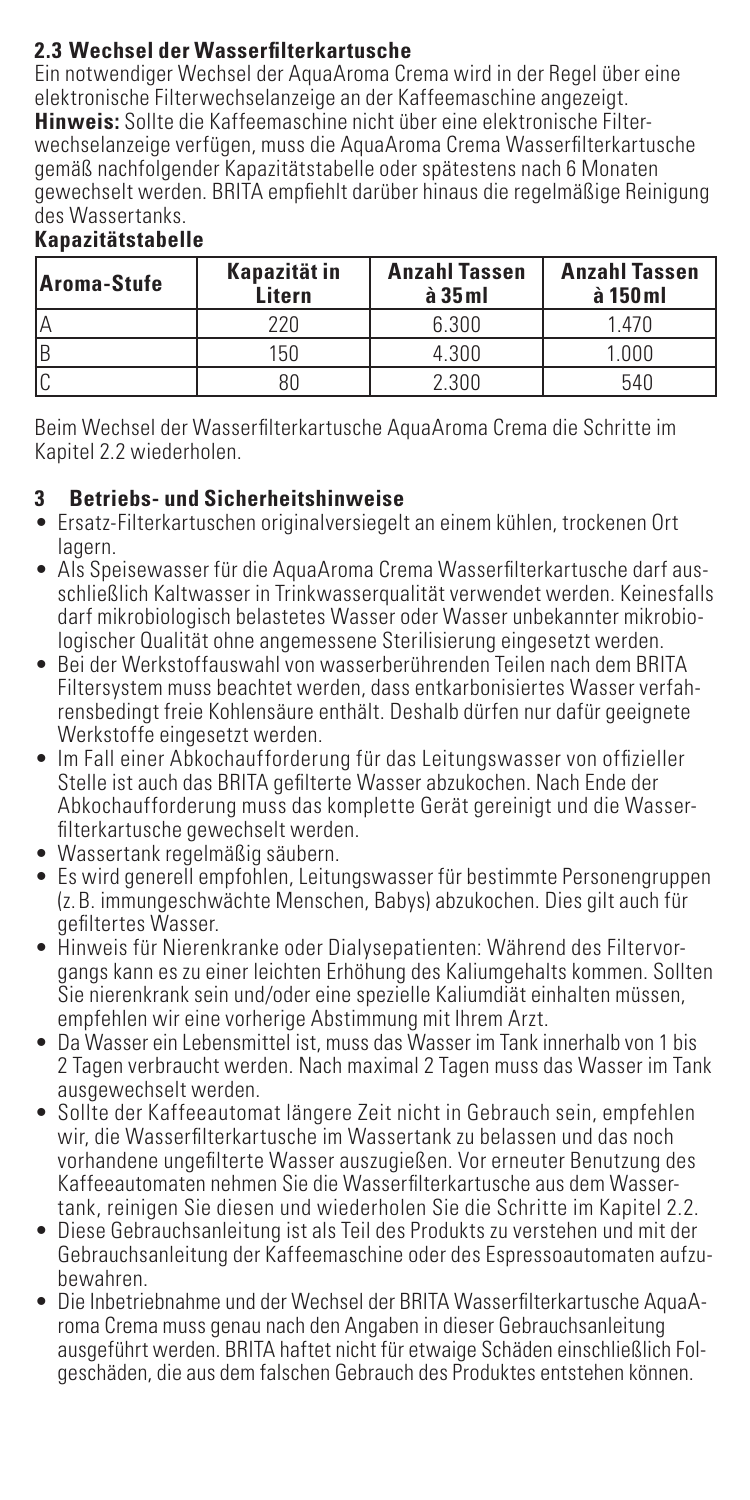# **FRANÇAIS**

### **1 Informations générales sur le fonctionnement**

La cartouche filtrante BRITA AquaAroma Crema réduit la teneur en calcaire de l'eau potable et permet ainsi de mieux protéger les machines à café et expresso contre l'entartrage. En fonction du réglage by-pass, le passage de l'eau potable dans le filtre permet une élimination sélective des ions calcium et magnésium tout comme des ions métalliques. Par ailleurs, la matière filtrante réduit la présence d'ímpuretés organiques, celle d'éléments dénaturant le goût de l'eau ainsi que les résidus de chlore dans l'eau filtrée et dans l'eau du by-pass. Le café aura de ce fait bien plus de saveur.

Avec l'anneau Arôme, la capacité de filtration de la cartouche AquaAroma Crema peut être ajustée à la dureté carbonate, ce qui a pour effet d'optimiser l'arôme et la crème du café.

#### **2 Mise en fonctionnement et changement de la cartouche filtrante 2.1 Réglage de l'anneau Arôme**

Le réglage de l'anneau Arôme sur la partie inférieure de la cartouche AquaAroma Crema permet d'adapter de façon optimale la capacité de filtration aux caractéristiques de l'eau utilisée sur le site d'installation de la machine à café, conformément au tableau suivant.

| Niveau<br>larôme | <b>Echelle de couleurs</b> | Application                      | Degré de dureté       |
|------------------|----------------------------|----------------------------------|-----------------------|
| lΑ               | rouge à jaune              | pour eau douce                   | liusau'à 8.5 °dH      |
| Ιв               | jaune à jaune-vert         | lpour eau moven-<br>Inement dure | $18.5 - 13.5$ °dH     |
| Ic               | lvert foncé                | lpour eau dure                   | là partir de 13.5 °dH |

**Remarque :** l'anneau Arôme est réglé en usine sur le niveau «B». Il est possible de déterminer la dureté de l'eau au moyen d'une bandelette-test ou de se renseigner auprès du distributeur d'eau local.

Pour déterminer le réglage optimal de l'anneau Arôme avec une bandelette-test, on peut utiliser l'échelle de couleurs indiquée.

- Tremper la zone réactive de la bandelette pendant 1 seconde dans un verre d'eau du robinet.
- Comparer au bout de 1 minute la coloration de la zone réactive avec l'échelle de couleurs et vérifier le réglage de l'anneau Arôme.
- Noter le réglage déterminé de l'anneau Arôme dans le champ (G) pour le retrouver facilement au prochain changement de la cartouche filtrante.

### **2.2 Mise en service de la cartouche filtrante**

**A** Tourner l'anneau Arôme sur la partie inférieure de la cartouche AquaAroma Crema à gauche ou à droite et pointer la flèche sur le niveau déterminé. (Voir chanitre 2.1)

**B** Immerger la cartouche filtrante dans de l'eau froide, la rincer en l'agitant jusqu'à ce que toutes les bulles d'air se soient échappées.

**C** Retirer le réservoir de la machine à café et insérer la cartouche filtrante verticalement dans son logement à l'intérieur ou à l'extérieur du réservoir. La cartouche filtrante doit s'enclencher de façon perceptible. **Remarque:** seule une cartouche bien en-clenchée offre la capacité de filtration maximale.

**D** Remplir le réservoir d'eau froide et le réintroduire dans la machine à café. **E** Il faut rincer la cartouche filtrante AquaAroma Crema avec de l'eau avant la préparation de la première tasse de café ou d'expresso. Si la machine à café n'affiche ou n'exécute pas cette opération en mode automatique, rincer la cartouche filtrante avec un demi-litre d'eau du robinet. **Remarque :** respecter à cet effet les indications du mode d'emploi de la machine à café.

**F** Si la machine à café ne dispose pas d'un indicateur électronique de changement de cartouche, noter la date de mise en service (en cas de changement de cartouche: la date du remplacement) dans le champ de date.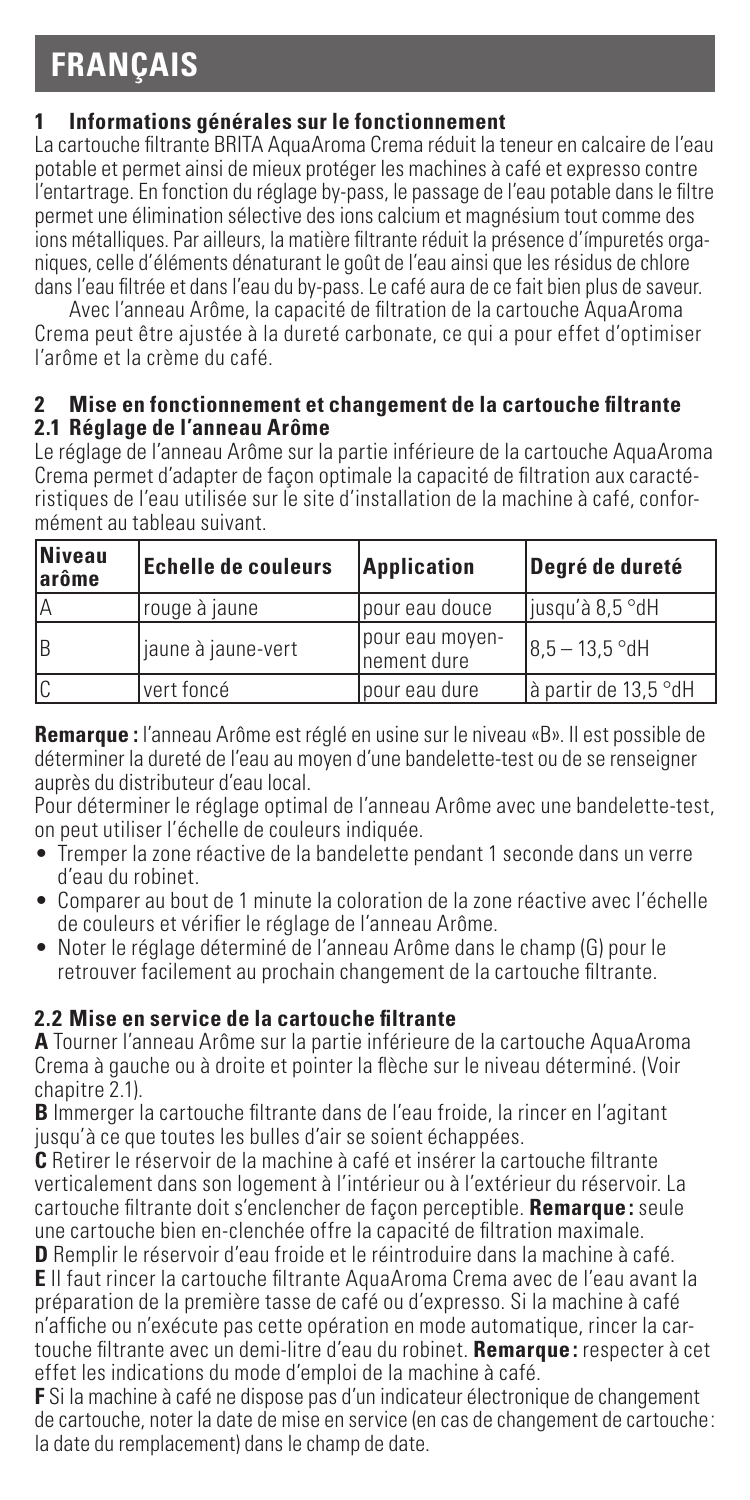### **2.3 Changement de la cartouche filtrante**

En principe, un indicateur électronique de changement de cartouche sur la machine à café signale quand il est nécessaire de remplacer la cartouche AquaAroma Crema. **Remarque :** Si la machine à café ne dispose pas d'un indicateur électronique de changement de cartouche, la cartouche filtrante AquaAroma Crema doit être remplacée suivant le tableau de détermination de la capacité ci-dessous ou au bout de 6 mois au plus tard. De plus, BRITA recommande de nettoyer régulièrement le réservoir d'eau.

| Niveau arôme | Capacité<br>en litres | Nombre de<br>tasses à 35ml | Nombre de<br>tasses à 150 ml |
|--------------|-----------------------|----------------------------|------------------------------|
| ۱۵           | 220                   | 6.300                      | 1 470                        |
| IR           | 150                   | 4.300                      | 1.000                        |
|              |                       | 2.300                      | 54P                          |

### **Tableau de détermination de la capacité**

En cas de changement de la cartouche filtrante AquaAroma Crema répéter les opérations indiquées au chapitre 2.2.

### **3 Consignes d'utilisation et de sécurité**

- Conserver les cartouches filtrantes de rechange dans leur emballage d'origine scellé au frais et au sec.
- La cartouche filtrante AquaAroma Crema est exclusivement conçue pour le traitement d'une eau froide classée eau potable. N'utiliser en aucun cas de l'eau chargée de contaminants microbiologiques ou de l'eau dont la qualité microbiologique est inconnue sans effectuer de stérilisation appropriée.
- Lors de la sélection du matériau des pièces entrant en contact avec l'eau en aval du système de filtration BRITA, n'oubliez pas que l'eau décarbonatée contient, du fait de ce principe de traitement, du gaz carbonique libre. Pour cette raison, choisissez uniquement des matériaux adaptés.
- Si un service officiel recommandait de faire bouillir l'eau du robinet, l'eau filtrée par BBITA devrait l'être également. Dès la levée de cette obligation, il est nécessaire de nettoyer l'appareil complet et de changer la cartouche filtrante.
- Nettoyer régulièrement le réservoir.
- Noter qu'il est généralement recommandé de faire bouillir l'eau du robinet consommée par certains groupes de personnes (par ex. personnes immunodéprimées, bébés). Ceci s'applique également pour l'eau filtrée.
- Remarque destinée aux personnes souffrant des reins ou aux patients dialysés: pendant le filtrage, il peut y avoir une légère augmentation de la teneur en potassium. Si vous souffrez des reins et/ou devez respecter un régime spécial en potassium, nous vous recommandons au préalable de demander l'avis de votre médecin.
- Comme l'eau est un produit alimentaire, il convient de la consommer dans la journée. Renouveler l'eau du réservoir au plus tard au bout de 2 jours.
- Si la machine à café reste hors service pendant une période prolongée, il est recommandé de laisser la cartouche dans le réservoir et d'évacuer l'eau non filtrée qui se trouve à l'intérieur. Avant de remettre la machine à café en service, retirer la cartouche du réservoir, nettoyer ce dernier et répéter les opérations indiquées au chapitre 2.2.
- Ce mode d'emploi est partie intégrante du produit et doit être conservé avec le manuel de la machine à café ou expresso.
- La mise en fonctionnement et le changement de la cartouche filtrante BRITA AquaAroma Crema doivent s'effectuer conformément aux indications du mode d'emploi. BRITA ne saurait être tenue pour responsable d'éventuels dommages directs ou indirects résultant d'une utilisation non conforme du produit.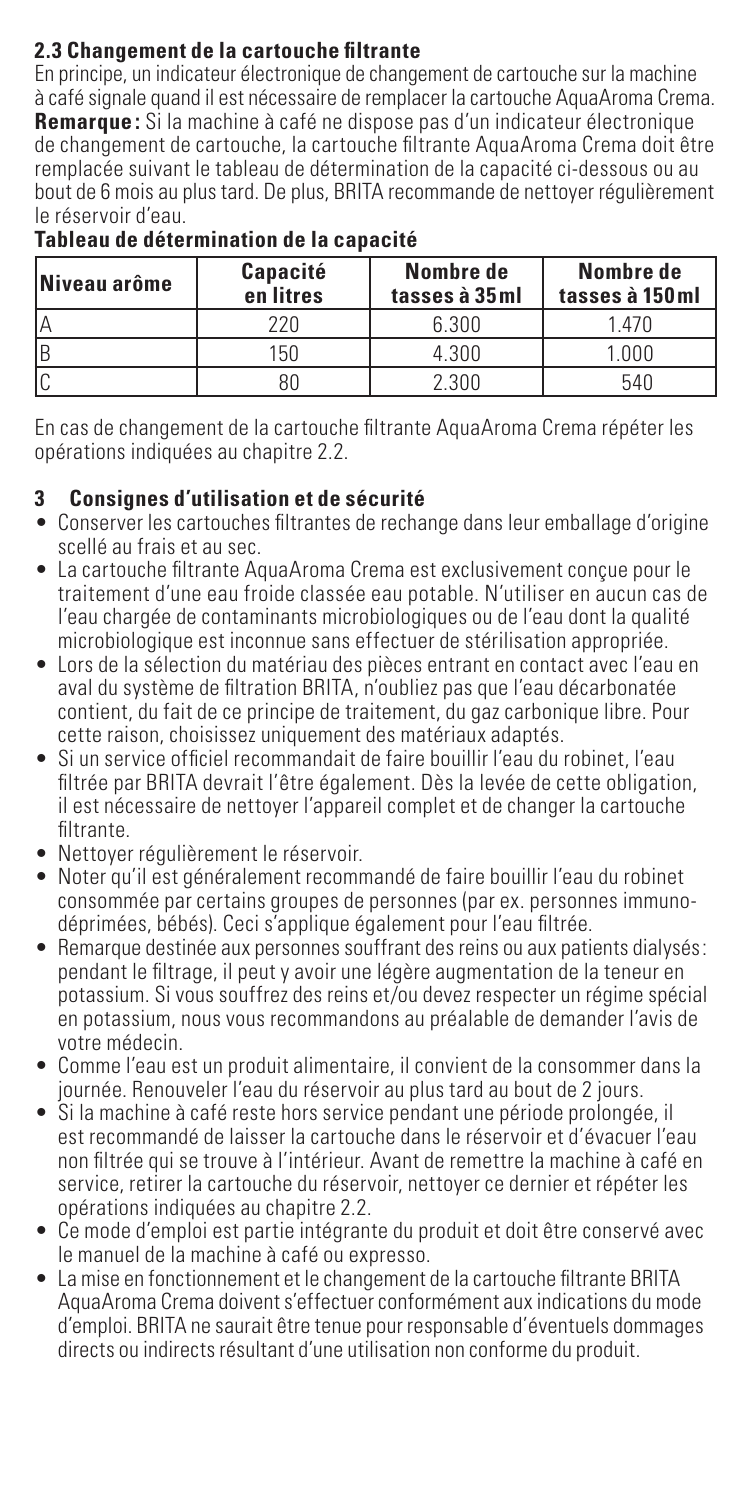### **1 Algemene informatie over de werking**

De BRITA filterpatroon AquaAroma Crema filtert het kalkgehalte in het leidingwater en beschermt daardoor effectief espressoapparaten en koffiemachines tegen kalkaanslag. Afhankelijk van de bypass-instelling worden er tijdens de doorstroming selectief calcium-, magnesium- en metaalionen aan het drinkwater onttrokken.

Verder reduceert het filtermateriaal naast vertroebelingen en organische verontreinigingen ook smaakverstorende stoffen, zoals chlöooresiduen in het filtraat en in het bypasswater. De smaak van de koffie wordt daardoor aanzienlijk verbeterd.

Met de aromaring wordt de filtercapaciteit van de AquaAroma Crema aan de lokale carbonaathardheid aangepast. Op deze manier worden het aroma en de crèmelaag van uw koffie geoptimaliseerd.

### **2 Plaatsen en vervangen van de filterpatroon**

### **2.1 Instelling van de aroma-ring**

Met de aromaring aan de onderzijde van de AquaAroma Crema wordt de filtercapaciteit optimaal aan de wateromstandigheden op de plaats van de koffiemachine aangepast volgens onderstaande tabel.

| Aroma-<br>stand | Kleurengamma       | Toepassing             | <b>Hardheidsgraad</b> |
|-----------------|--------------------|------------------------|-----------------------|
| İΑ              | rood tot geel      | voor zacht water       | ltot 8.5 °dH          |
| ΙB              | geel tot geelgroen | Ivoor middelhard water | 8.5-13.5 °dH          |
| Ic              | donkergroen        | Ivoor hard water       | Ivanaf 13.5 °dH       |

**Aanwiizing:** de fabrieksinstelling van de aromaring is stand ... B". De waterhardheid kan met behulp van een teststrip worden bepaald of worden opgevraagd bij het plaatselijke waterleidingsbedrijf.

Om de optimale instelling van de aromaring te bepalen met een teststrip, kan het kleurengamma worden gebruikt.

- Dompel het reagerende deel van de teststrip gedurende 1 seconde onder in een glas leidingwater.
- Vergelijk na 1 minuut de verkleuring van het reagerende deel met het kleurengamma en lees de instelling van de aromaring af.
- Noteer de vastgestelde instelling van de aromaring in het veld voor de armomastand (G), zodat bij de volgende filtervervanging dezelfde filtersteling kan worden gebruikt.

### **2.2 Plaatsen van de filterpatroon**

**A** Draai de aromaring aan de onderkant van de AquaAroma Crema naar links of rechts zodat de pijl naar de gewenste stand wijst. (Zie paragraaf 2.1). **B** Dompel de filterpatroon onder in koud water en spoel de filterpatroon door

deze langzaam te schudden tot er geen luchtbellen meer uit komen. **C** Verwijder het waterreservoir uit de koffiemachine en plaats de filterpatroon verticaal in de filterpatroonhouder of in het waterreservoir. Let erop dat de filterpatroon voelbaar vast moet klikken. **Aanwijzing:** Alleen een stevig vastgeklikte filterpatroon biedt een volledige filtercapaciteit.

**D** Vul het waterreservoir met koud leidingwater en plaats het weer in de koffiemachine. **E** De filterpatroon AquaAroma Crema moet met water worden gespoeld voor de eerste koffie- of espresso-bereiding. Als de koffiemachine dit niet automatisch weergeeft of uitvoert, dient u de filterpatroon handmatig te spoelen met een halve liter leiding-water. **Aanwijzing:** Neem hiervoor ook de gebruiks-aanwijzing van de koffiemachine in acht.

**F** Als de koffiemachine niet over een elektronische vervangingsindicator beschikt, noteer dan de datum van het eerste gebruik (bij filtervervanging: datum van de vervanging) in het datumveld.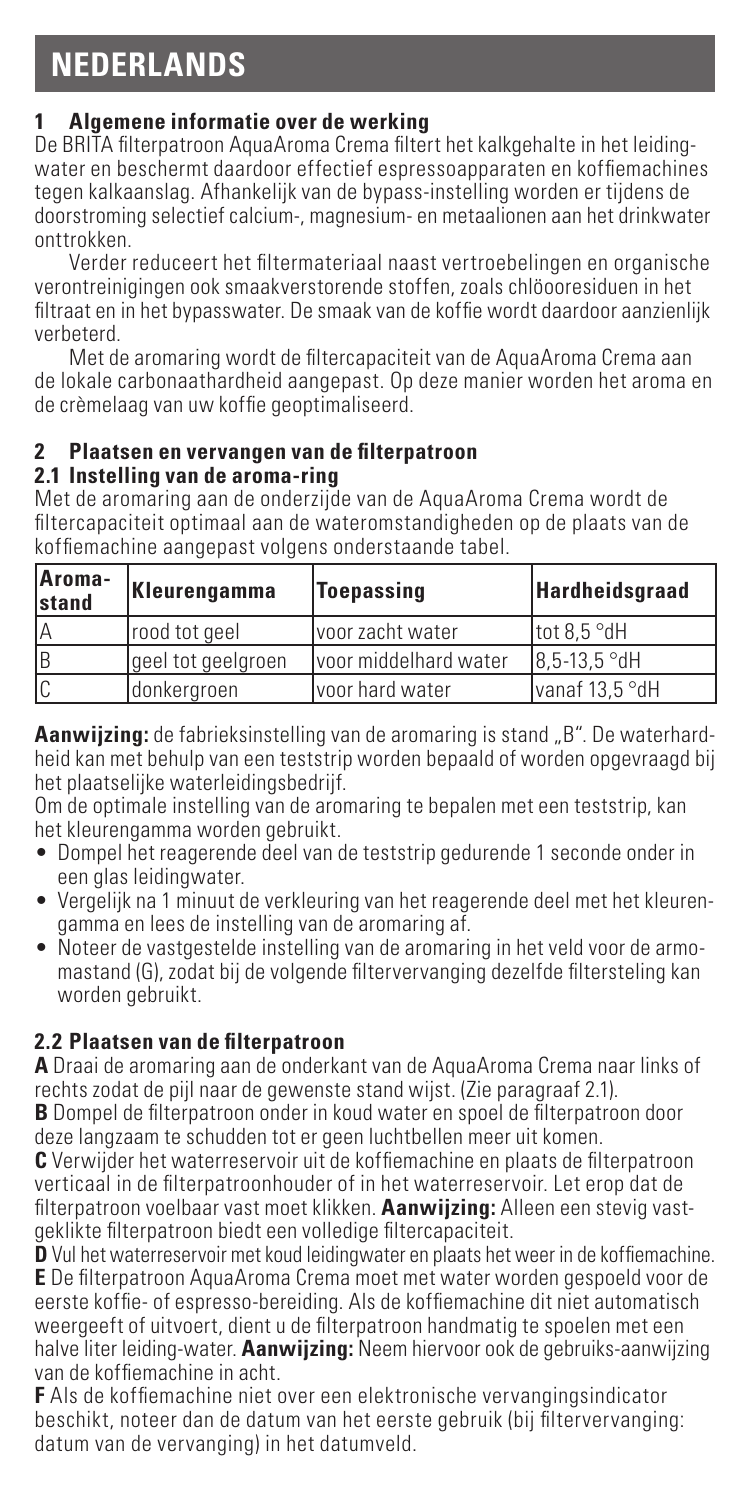### **2.3 Vervanging van de filterpatroon**

Een noodzakelijke vervanging van de AquaAroma Crema filterpatroon wordt meestal door een elektronische vervangingsindicator op de koffiemachine aangegeven. **Aanwijzing:** Als de koffiemachine niet over een elektronische filtervervangingsindicator beschikt, moet het AquaAroma Crema filterpatroon worden vervangen volgens de onderstaande capaciteitstabel of uiterlijk na 6 maanden. Daarnaast raadt BRITA aan het waterreservoir regelmatig schoon te maken.

### **Capaciteitstabel**

| Aromastand | Capaciteit<br>in liters | <b>Aantal kopjes</b><br>$\hat{a}$ 35 $ml$ | <b>Aantal kopjes</b><br>à 150 ml |
|------------|-------------------------|-------------------------------------------|----------------------------------|
| ۱۵         | 220                     | 6.300                                     | 1.470                            |
| IB         | 150                     | 4.300                                     | 1.000                            |
|            | 80                      | 2.300                                     | 540                              |

Bij de vervanging van de AquaAroma Crema filter-patroon moeten de stappen in hoofdstuk 2.2 worden herhaald.

### **3 Gebruiks- en veiligheidsvoorschriften**

- Bewaar reserve filterpatronen in de originele verpakking, op een koele en droge plaats.
- Als toevoerwater voor de AquaAroma Crema filterpatroon mag uitsluitend koud water van drinkwaterkwaliteit worden gebruikt. Er mag in geen geval microbiologisch belast water of water van onbekende microbiologische kwaliteit zonder geschikte sterilisatie worden gebruikt.
- Bij de materiaalselectie van de onderdelen die in contact komen met water na het BRITA Waterfiltersysteem moet erop worden gelet dat het gedecarboniseerde water als gevolg van het proces koolzuur bevat. Daarom mogen uitsluitend daarvoor geschikte materialen worden gebruikt.
- Als van overheidswege wordt geëist dat het leidingwater moet worden gekookt, geldt dit ook voor BRITA gefilterd water. Nadat deze maatregel is ingetrokken, moet het gehele apparaat worden gereinigd en moet de filterpatroon worden vervangen.
- Reinig het waterreservoir regelmatig.
- Er wordt in het algemeen aanbevolen het leidingwater voor bepaalde mensen (bijv. personen met een verminderde weerstand of baby's) te koken. Dit geldt ook voor BRITA gefilterd water.
- Opmerking voor mensen met een nieraandoening of dialysepatiënten: tijdens het filterproces kan het kaliumgehalte iets toenemen. Als u een nieraandoening heeft en/of een speciaal dieet volgt op basis van de kaliumhoeveelheid, adviseren wij u het gebruik van de filterpatroon vooraf met uw arts te overleggen.
- Omdat water een levensmiddel is, moet het water in het reservoir binnen 1 tot 2 dagen worden verbruikt. Na maximaal 2 dagen dient het water in het reservoir vervangen te worden.
- Wanneer u de koffiemachine langere tijd niet gebruikt, raden wij u aan de filterpatroon in het waterreservoir te laten zitten en het nog aanwezige ongefilterde water uit het reservoir te gieten. Voordat u de koffiemachine weer gebruikt, dient u de filterpatroon uit het waterreservoir te halen en te reinigen en de stappen in hoofdstuk 2.2 te herhalen.
- Deze gebruiksaanwijzing moet als deel van het product worden beschouwd en moet bij de gebruiks-aanwijzing van de koffiemachine of het espressoapparaat worden bewaard.
- De plaatsing en vervanging van de BRITA filterpatroon AquaAroma Crema moeten exact volgens de instructies in deze gebruiksaanwijzing worden uitgevoerd. BRITA is niet aansprakelijk voor eventuele schade inclusief gevolgschade, die ontstaat uit een verkeerd gebruik van het product.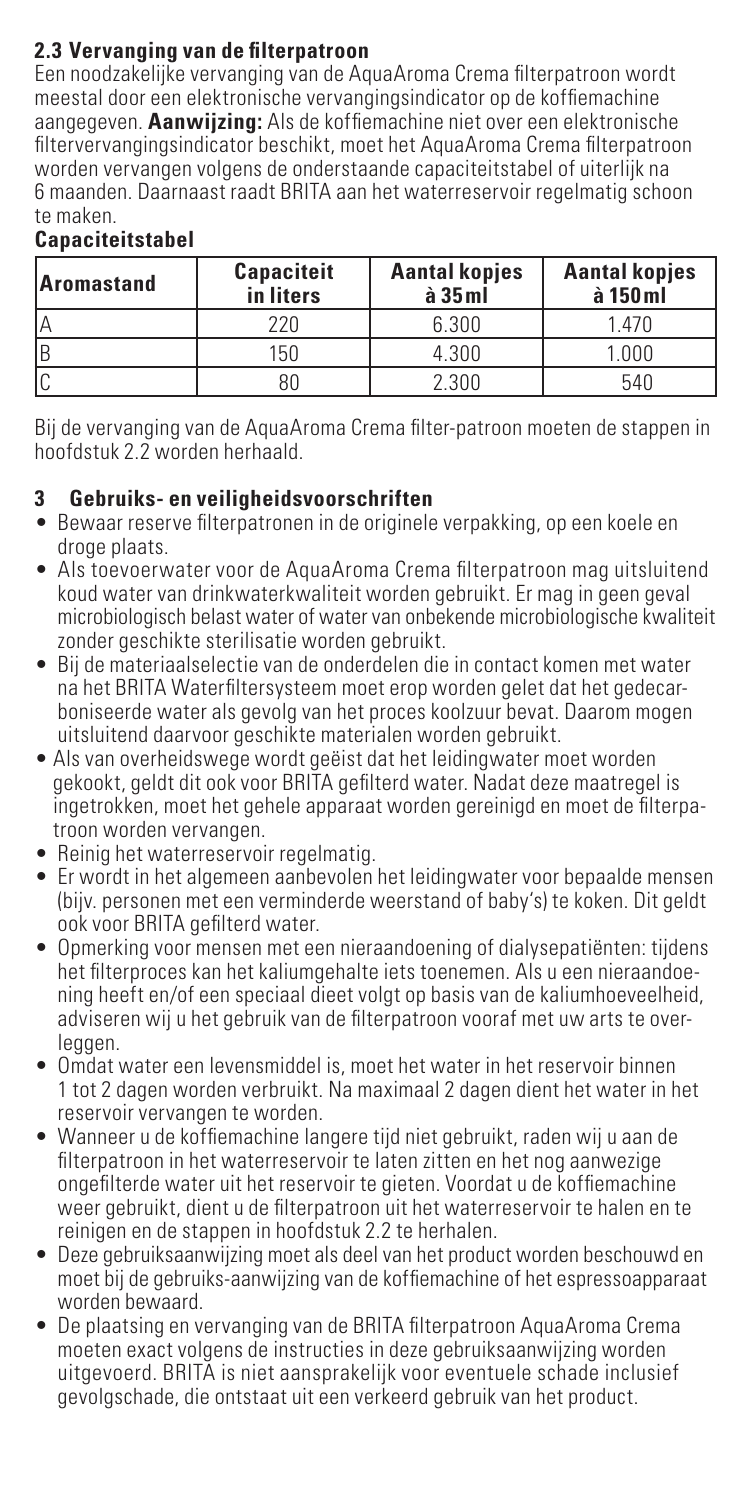# **ITALIANO**

### **1 Filtro per il trattamento dell'acqua potabile**

**! Attenzione:** questa apparecchiatura necessita di una regolare manutenzione periodica al fine di garantire i requisiti di potabilità dell'acqua potabile trattata ed il mantenimento dei miglioramenti come dichiarati dal produttore.

### **2 Messa in funzione e sostituzione della cartuccia filtrante**

### **2.1 Impostazione della rotella per l'aroma**

Mediante la rotella per la regolazione dell'aroma che si trova sul lato inferiore dell'AquaAroma Crema il rendimento viene adattato in modo ottimale alle condizioni dell'acqua nel luogo di installazione della macchina per caffè, secondo la tabella seguente.

| Livello di<br>laroma | Scala cromatica              | <b>Utilizzo</b>         | Grado di durezza |
|----------------------|------------------------------|-------------------------|------------------|
|                      | da rosso a giallo            | per acqua morbida       | Ifino a 8.5 °dH  |
| ΙB                   | lda giallo<br>a giallo-verde | per acqua<br>medio-dura | 8.5-13.5 °dH     |
| Ic                   | verde scuro                  | lper acqua dura         | Ida 13.5 °dH     |

**Nota:** la rotella per l'aroma è impostata in fabbrica sul livello «B». La durezza dell'acqua si può rilevare mediante una striscia di prova o si può domandare all'ente locale per l'approvvigionamento idrico.

Per determinare l'impostazione ottimale della rotella per l'aroma con una striscia di test, si può usare la scala cromatica indicata.

- Immergere per un 1 secondo il campo di reazione della striscia in un bicchiere contenente acqua del rubinetto.
- Dopo 1 minuto confrontare la colorazione del campo di reazione con la scala cromatica e leggere l'impostazione della rotella per l'aroma.
- Annotare l'impostazione rilevata per l'aroma nel campo di livello dell'aroma (G), in modo da poter utilizzare la stessa impostazione alla successiva sostituzione della cartuccia.

### **2.2 Messa in funzione della cartuccia filtrante**

**A** Ruotare verso sinistra o verso destra la rotella per l'aroma che si trova sul lato inferiore dell'AquaAroma Crema e regolare la freccia sul livello rilevato (vedere capitolo 2.1).

**B** Immergere la cartuccia in acqua fredda e inumidirla scuotendola leggermente fino ad eliminare tutte le bolle d'aria.

**C** Estrarre il serbatoio dell'acqua dalla macchina per caffè e inserire la cartuccia filtrante verticalmente nella sede della cartuccia o nel serbatoio dell'acqua.

Durante questa operazione si deve udire distintamente il rumore della cartuccia che si aggancia. **Nota:** soltanto una cartuccia correttamente agganciata garantisce il pieno rendimento del filtro.

**D** Riempire il serbatoio con acqua potabile fredda e inserirlo nuovamente nella macchina per caffè.

**E** Prima del primo caffè la cartuccia filtrante AquaAroma Crema deve essere risciacquata con acqua. Nel caso in cui la macchina per caffè non lo indichi o non lo esegua automaticamente, risciacquare la cartuccia filtrante con mezzo litro di acqua di rubinetto. **Nota:** a tale scopo consultare anche le istruzioni per l'uso della macchina per caffè.

**F** Se le macchine per caffè non dispongono di un display elettronico per la sostituzione della cartuccia, annotare la data di messa in funzione (in caso di sostituzione della cartuccia: data di sostituzione) nel campo data.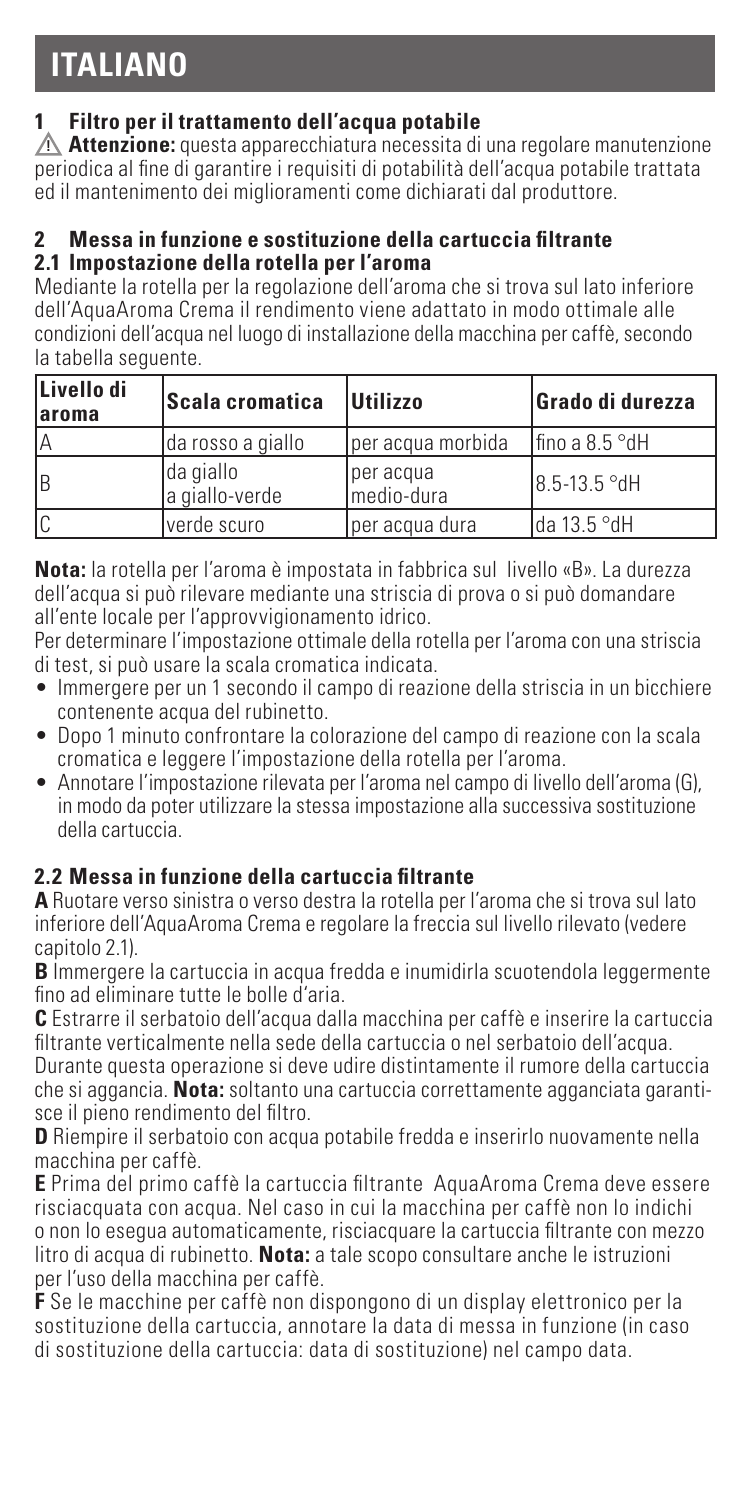### **2.3 Sostituzione della cartuccia filtrante**

Di regola il display elettronico per la sostituzione della cartuccia presente sulla macchina per caffè indica quando la cartuccia AquaAroma Crema deve essere sostituita. **Nota:** Se le macchine per caffè non dispongono di un display elettronico per la sostituzione della cartuccia, la cartuccia filtrante AquaAroma Crema deve essere sostituita in base alla tabella delle capacità qui sotto o al massimo dopo 6 mesi. Inoltre, BRITA raccomanda la pulizia regolare del serbatoio dell'acqua. **Tabella della capacità**

| Livello di aroma | Capacità in<br>litri | Numero di tazzine   Numero di tazzine  <br>da 35 ml | da 150 ml |
|------------------|----------------------|-----------------------------------------------------|-----------|
| ۱۵               | 220                  | 6.300                                               | 1 470     |
| IB               | 150                  | 4.300                                               | 1.000     |
|                  | ВC                   | 2.300                                               | 540       |

Nella sostituzione della cartuccia filtrante AquaAroma (ripetere i passi riportati nel capitolo 2.2) bisogna badare che l'ambiente e la manipolazione rispondano ai requisiti d'igiene.

### **3 Istruzioni di funzionamento e sicurezza**

Qualora il filtro fosse utilizzato in ambiente non domestico e non per attività che coinvolgono i processi delle aziende del settore alimentare, sull'apparecchio devono essere specificate le informazioni necessarie per identificare chi è responsabile della qualità dell'acqua filtrata fornita.

L'acqua filtrata può differire dall'Allegato C del D. lgs. 31/2001 per i seguenti parametri:

Ammonio, Concentrazione di idrogeno (pH), Durezza.

Quando il filtro e'esaurito, sostituirlo con uno nuovo. Nel caso un filtro nuovo non sia disponibile rimuovere comunque il filtro esausto.

È scientificamente provato che l'alterazione, da parte del filtro, di questi parametri non ha effetti avversi alla salute.

- Conservare le cartucce di ricambio con sigillatura intatta in un luogo fresco e asciutto.
- Per la cartuccia filtrante AquaAroma Crema utilizzare esclusivamente acqua fredda di qualità potabile. Non deve essere utilizzata in alcun caso acqua inquinata microbiologicamente o acqua di qualità microbiologica sconosciuta senza opportuna sterilizzazione.
- Nella scelta dei materiali per le componenti che vengono a contatto con acqua a valle del sistema di filtrazione BRITA è necessario tenere in considerazione che l'acqua decarbonizzata contiene, a seguito del processo cui è soggetta, anidride carbonica libera. Pertanto devono essere utilizzati solo materiali appropriati.
- In caso di richiesta da parte di un ente ufficiale di far bollire l'acqua di rubinetto, deve essere fatta bollire anche l'acqua filtrata BRITA. Al termine di questa operazione è necessario pulire l'intero apparecchio e sostituire la cartuccia filtrante.
- Pulire regolarmente il serbatoio dell'acqua
- In generale si consiglia di far bollire l'acqua di rubinetto per determinati gruppi di persone (ad esempio persone con difese immunitarie basse, neonati). Ciò vale anche per l'acqua filtrata.
- Avvertenza per malati di reni o pazienti dializzati: durante il processo di filtrazione è possibile che si verifichi un leggero innalzamento del tenore di potassio. In caso di problemi ai reni e/o se si deve seguire una speciale dieta a base di potassio, si consiglia di consultare precedentemente il proprio medico.
- L'acqua contenuta nel serbatoio, essendo destinata al consumo umano, deve essere consumata in 1–2 giorni.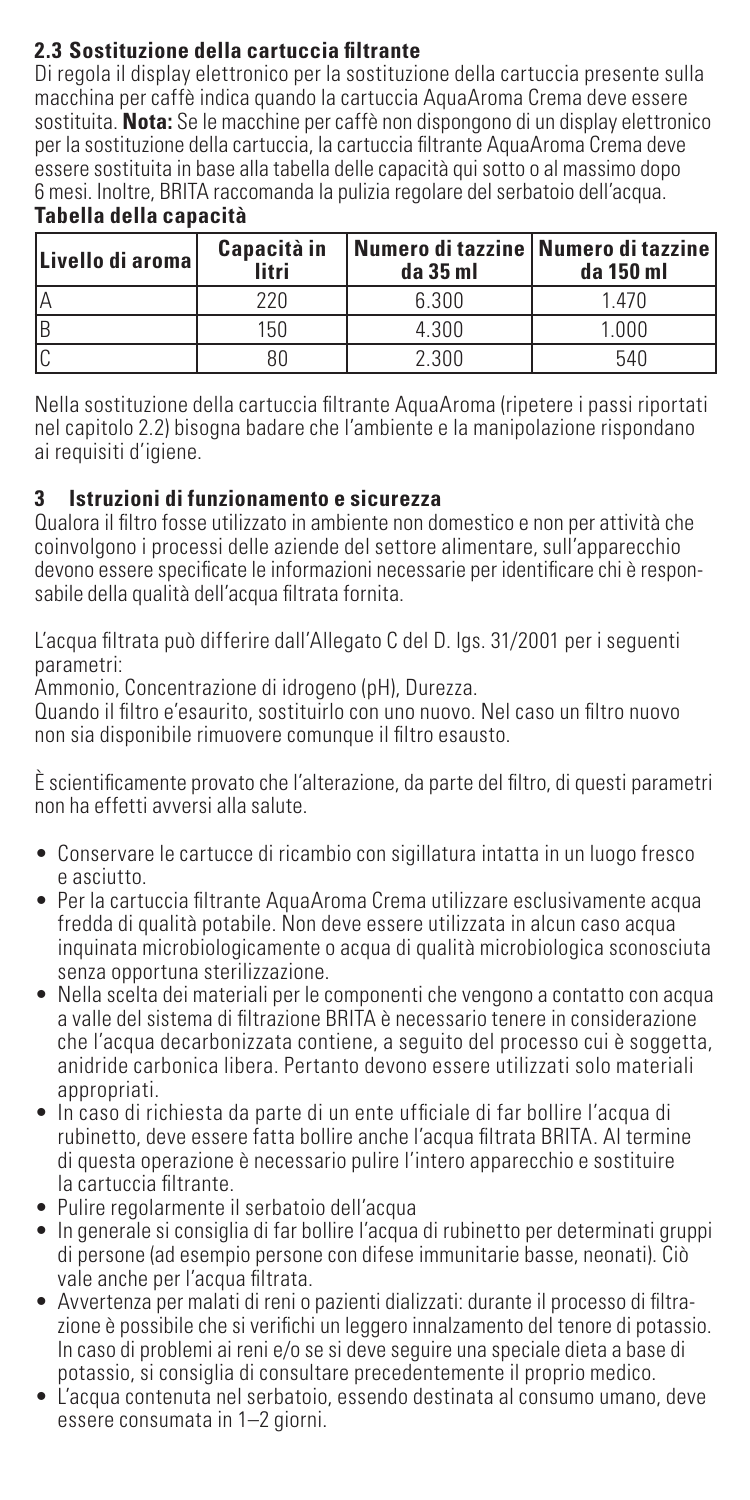- Dopo massimo 2 giorni l'acqua presente nel serbatoio, se non consumata, deve essere sostituita. Prestare attenzione alla pulizia nell'utilizzo di serbatoio e acqua. Ciò vale sia per il riempimento che per lo svuotamento
- Questi istruzioni per l'uso sono parte integrante del prodotto e devono essere conservate assieme alla istruzioni per l'uso della macchina per espresso.
- La messa in funzione e la sostituzione della cartuccia filtrante AquaAroma Crema di BRITA devono essere eseguite esattamente come indicato nella presenti istruzioni per l'uso. BRITA non rispondono di eventuali danni, inclusi danni indiretti, che possono derivare dall'utilizzo errato del prodotto.

# **ESPAÑOL**

### **1 Información general del funcionamiento**

El cartucho de filtro de agua BRITA AquaAroma Crema reduce el contenido de cal en el agua potable y permite, por tanto, una protección efectiva de las máquinas de café expreso y máquinas de café automáticas contra los depósitos de cal. En función del ajuste de mezcla, y de forma selectiva, en el procedimiento de flujo se eliminan del agua potable los iones de calcio y magnesio así como los iones metálicos.

El material del filtro además reduce, aparte de la turbidez, las impurezas orgánicas y los elementos que distorsionan el sabor y el olor como los restos de cloro en el filtrado y en el agua de mezcla. El sabor del café mejora así considerablemente.

Con el anillo aromático el rendimiento del filtro de AquaAroma Crema se adapta a la dureza carbonatada local. Así se optimiza el aroma y la crema del café.

### **2 Puesta en marcha y cambio del cartucho de filtro de agua 2.1 Ajuste del anillo aromático**

Con el anillo aromático en la parte inferior del AquaAroma Crema se ajusta de forma óptima el rendimiento del filtro de AquaAroma Crema a las condiciones del agua en el lugar de la instalación de la cafetera.

| Nivel de<br>laroma | Gama de colores                      | Aplicación                   | Grado de dureza       |
|--------------------|--------------------------------------|------------------------------|-----------------------|
| İΑ                 | Iroio hasta amarillo                 | para agua blanda             | hasta 8.5 °dH         |
| Ιв                 | amarillo hasta ama-<br>rillo verdoso | para agua de<br>media dureza | 8.5-13.5 °dH          |
| lc                 | verde oscuro                         | para agua dura               | la partir de 13.5 °dH |

**Nota:** El ajuste de fábrica del anillo aromático es el nivel «B». La dureza del agua puede determinarse con la ayuda de una tira de test o se puede preguntar al proveedor de agua local.

Para la determinación del ajuste óptimo del anillo aromático con un bastoncito de prueba se puede usar la gama de colores dada.

- Sumergir durante 1 segundo el campo de reacción del bastoncito de prueba en un vaso de agua del grifo.
- Tras 1 minuto, comparar la coloración del campo de reacción con la gama de colores y leer el ajuste del anillo aromático.
- Anote el ajuste determinado del anillo aromático en el campo de niveles de aroma (G), para poder efectuar el mismo ajuste en el siguiente cambio de filtro.

### **2.2 Puesta en marcha del cartucho de filtro de agua**

**A** Girar el anillo aromático en la parte inferior del AquaAroma Crema hacia la derecha o hacia la izquierda y ajustar la flecha en el nivel central (ver capítulo 2.1). **B** Oprimir el cartucho de filtro de agua bajo agua fría y remojar mediante movimientos oscilantes, hasta que se hayan desprendido todas las burbujas de aire.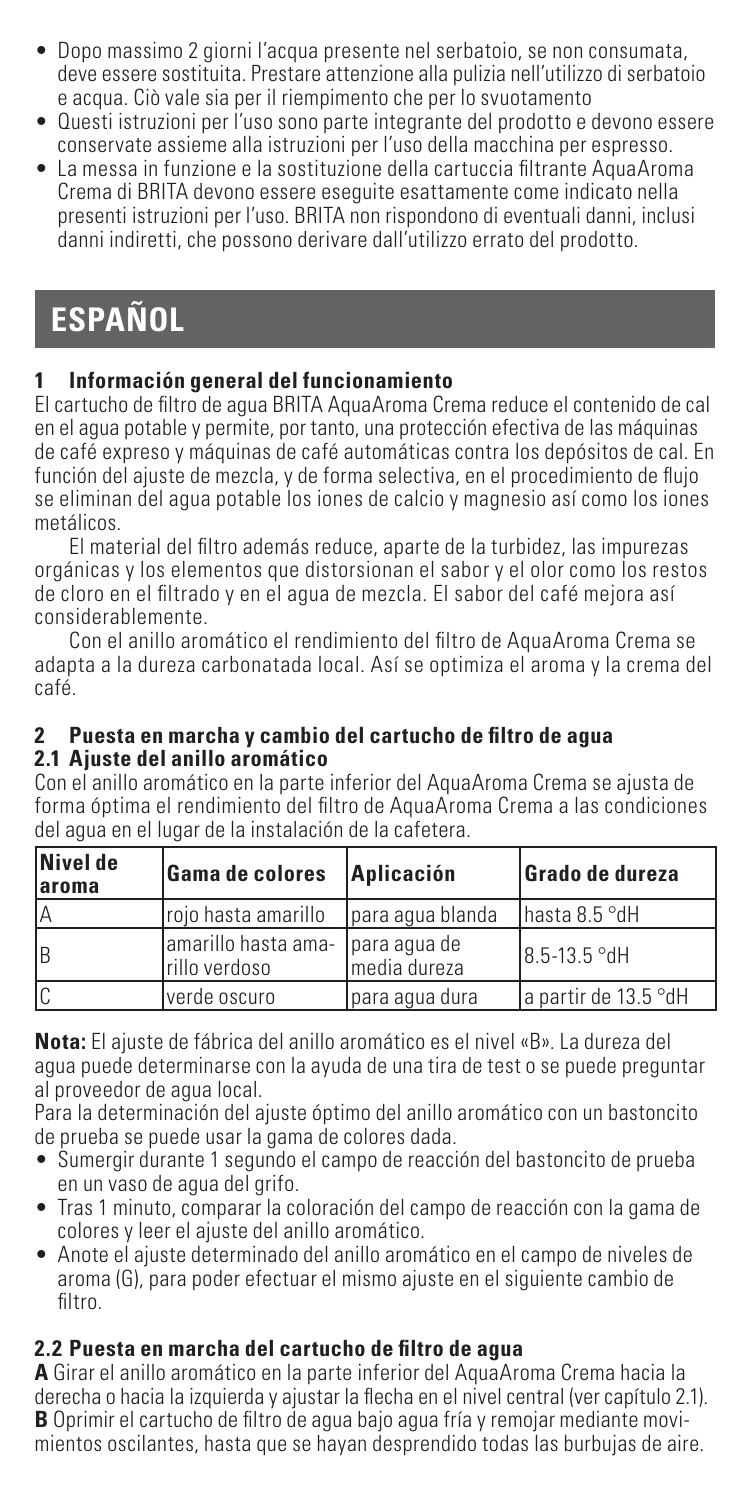**C** Retirar el depósito de agua de la cafetera y colocar el cartucho de filtro de agua verticalmente en el asiento del cartucho en el depósito de agua o junto a él. Compruebe que el cartucho de filtro de agua se bloquee de forma patente. **Nota:** Sólo un cartucho completamente bloqueado ofrece un rendimiento de filtro completo.

**D** Llenar el depósito con agua potable fría y colocarlo de nuevo en la cafetera. **E** El cartucho de filtro de agua AquaAroma Crema debe aclararse con agua antes de la primera guarnición de café o café expreso. Si la cafetera no indica o realiza esto automáticamente, aclare el cartucho de filtro de agua con medio litro de agua del grifo. **Nota:** Tenga en cuenta también el manual de instrucciones de la cafetera.

**F** Si la cafetera no dispone de un indicador de cambio de filtro electrónico, anote la fecha de la puesta en marcha (en caso de cambio de filtro: fecha del cambio) en el campo de fecha.

### **2.3 Cambio del cartucho de filtro de agua**

Un cambio necesario del AquaAroma Crema se indica normalmente mediante un indicador de cambio de filtro electrónico en la cafetera. **Nota:** Si la máquina de café no dispone de un indicador de cambio de filtro electrónico, el cartucho filtrante del agua AquaAroma Crema se tendrá que cambiar con arreglo a la tabla de capacidades más abajo o, lo más tarde, después del plazo de 6 meses. Adicionalmente, BRITA recomienda una limpieza periódica del depósito de agua.

| Nivel de aroma | Capacidad<br>en litros | <b>Cantidad de</b><br>tazas de 35 ml | <b>Cantidad de</b><br>tazas de 150 ml |
|----------------|------------------------|--------------------------------------|---------------------------------------|
|                | $720 -$                | 6.300                                | 1.470                                 |
|                | 150                    | 4.300                                | 1.000                                 |
|                |                        | 2.300                                | 540                                   |

### **Tabla de capacidad**

Al cambiar el cartucho de filtro de agua AquaAroma crema repetir los pasos del capítulo 2.2.

### **3 Indicaciones de funcionamiento y seguridad**

- Almacenar los cartuchos de filtro de repuesto con la lámina protectora sellada original en un lugar seco y fresco.
- Debe utilizarse exclusivamente agua fría potable como agua de alimentación para el cartucho de filtro de agua AquaAroma Crema. En ningún caso se puede utilizar agua con carga microbiológica o de dudosa calidad microbiológica sin haberla esterilizado antes adecuadamente.
- En la elección del material de las piezas en contacto con el agua del sistema de filtro BRITA debe tenerse en cuenta que el agua descarbonizada contiene ácido carbónico libre generado por el procedimiento. Por ello solo deben utilizarse materiales adecuados.
- Si las autoridades exigen que el agua corriente se hierva, deberá hervirse también el agua filtrada con BRITA. Cuando finalice la cocción debe limpiarse completamente el aparato y cambiarse el cartucho de filtro de agua.
- Limpiar el depósito de agua regularmente.
- Se recomienda en general hervir el agua corriente para determinados grupos de personas (por ejemplo, personas inmunodeprimidas, bebés). Esto se aplica también al agua filtrada.
- Indicación para personas con trastornos renales o que se sometan a diálisis: el filtrado puede provocar un leve aumento del contenido de potasio. Si padece algún trastorno renal y/o debe seguir una dieta potásica especial, recomendamos que consulte primero a su médico.
- Puesto que el agua es producto alimenticio, el agua dentro del depósito debe consumirse en 1 o 2 días. Después de 2 días como máximo el agua en el depósito debe cambiarse.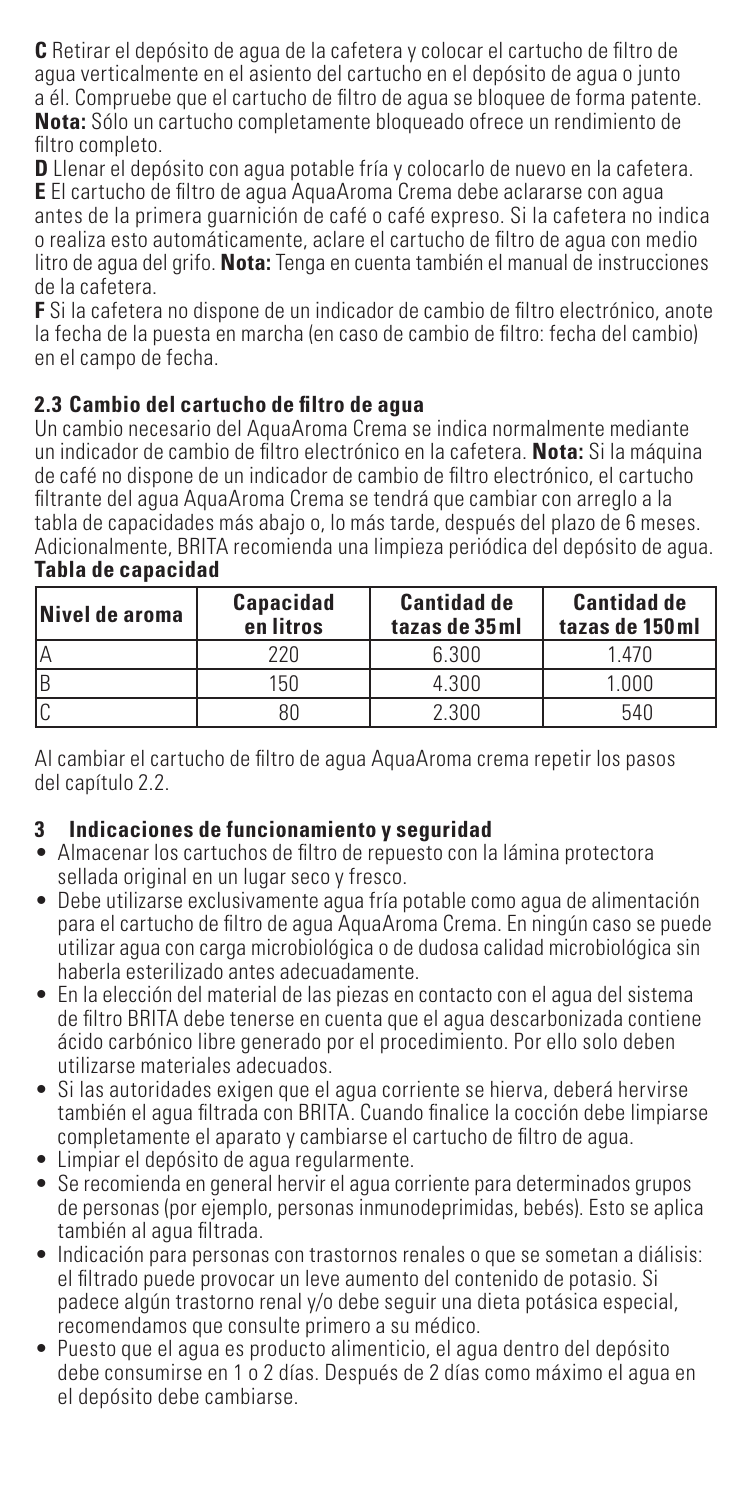- Si la máquina de café estuviese durante largo tiempo sin utilizar, recomendamos dejar el cartucho de filtro de agua en el depósito de agua y vaciar el agua que todavía quede sin filtrar. Antes de una nueva utilización de la máquina de café, saque el cartucho de filtro de agua del depósito de agua, límpielo y repita los pasos del capítulo 2.2.
- Este manual de instrucciones debe entenderse como parte del producto y debe conservarse junto con el manual de instrucciones de la cafetera o la máquina de expreso.
- La puesta en marcha y el cambio del cartucho de filtro de agua BRITA AquaAroma Crema debe realizarse exactamente según los datos en este manual de instrucciones. BRITA no se hace cargo de posibles daños, inclusive daños resultantes de una utilización incorrecta del producto.

### **POLSKI**

### **1 Działanie – informacje ogólne**

Wkład filtrujący AquaAroma Crema firmy Brita obniża zawartość wapnia w wodzie pitnej, zapewniając przepływowym i ciśnieniowym ekspresom do kawy skuteczną ochronę przed osadzaniem się kamienia. W zależności od ustawienia obejścia jony wapnia i magnezu oraz metali są wybiorczo izolowane z wody metodą przepływową.

Ponadto materiał filtrujący redukuje mętność wody, a także zanieczyszczenia pochodzenia organicznego wpływające na smak wody i pozostałości chloru w filtrowanej wodzie i w wodzie z obejścia. Znacznie poprawia to smak kawy.

Dzięki pierścieniowi aromatycznemu wydajność filtra AquaAroma Crema dopasowana jest do twardości węglanowej lokalnej wody z sieci wodociągowej. W ten sposób uzyskuje się optymalny smak i konsystencję kawy.

### **2 Uruchomienie i wymiana wkładu filtracyjnego**

### **2.1 Ustawienie pierścienia aromatycznego**

Dzięki pierścieniowi aromatycznemu umieszczonemu w dolnej części filtra AquaAroma Crema dopasowywana jest optymalnie wydajność filtrowania do właściwości wody w miejscu eksploatacji ekspresu do kawy wg następującej tabeli. **Wskazówka:** Fabrycznie pierścień aromatyczny ustawiony jest na poziom "B" Twardość wody można ustalić za pomoca testu paskowego lub uzyskać informacje od zarządu lokalnej sieci wodociągowej.

| Stopień<br>laromatu | Skala kolorów                              | Zastosowanie       | Stopień<br>twardości |
|---------------------|--------------------------------------------|--------------------|----------------------|
| İΑ                  | czerwony do żółtego                        | Idla miekkiei wody | do 8.5°dH            |
| Ιв                  | zółty do zółtozielonego dla średniotwardej |                    | 8.5-13.5°dH          |
| lc                  | Iciemnozielonv                             | Idla twardei wodv  | lod 13.5°dH          |

W celu ustalenia optymalnego ustawienia pierścienia aromatycznego można zastosować testy z podaną skalą kolorów.

- • Usunąć osłonę z pasków testowych.
- • Zanurzyć część wskazującą paska testowego na 1 sekundę w szklance wody wodociągowej.Strząsnąć z paska nadmiar wody.
- • Po upływie 1 minuty porównać zabarwienie paska testowego i odczytać ustawienie pierścienia (poziom A: czerwony do żółtego, poziom B: żółty do żółtozielonego, poziom C: ciemnozielony).
- • Korzystając z wypustek obrócić pierścień aromatyczny znajdujący się pod wkładem AquaAroma Crema w prawo lub w lewo, a następnie ustawić strzałkę na ustalony poziom.
- • Ustalone ustawienie pierścienia aromatycznego zanotować w polu stopnia aromatu (G), aby móc je zastosować po następnej wymianie filtra.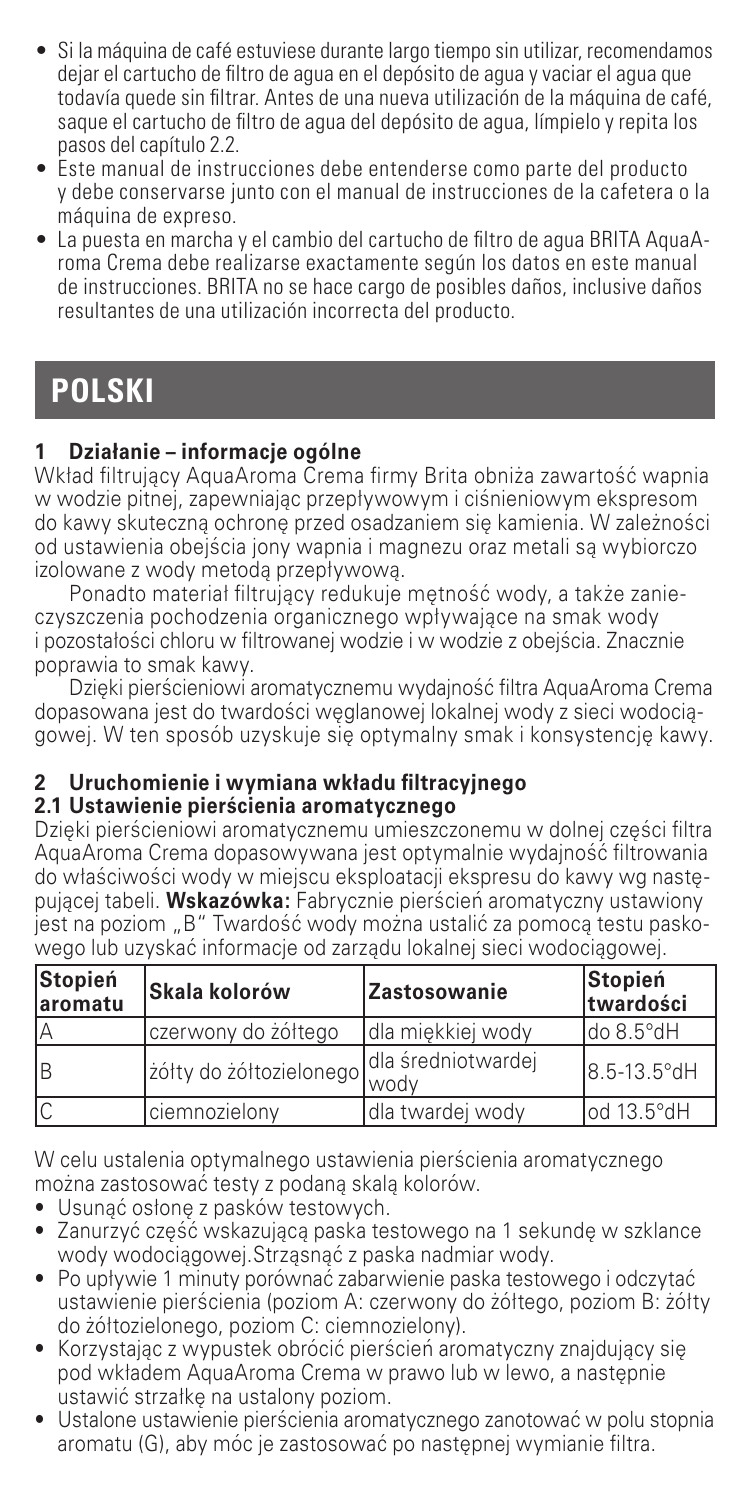### **2.2 Uruchamianie i wymiana wkładu filtrującego**

**A** Obrócić pierścień aromatyczny znajdujący się pod wkładem AquaAroma Crema w prawo lub w lewo, a następnie ustawić strzałkę na ustalony poziom (patrz rozdział 2.1).

**B** Ściskać wkład filtrujący pod zimną wodą i obracać, aby usunąć wszystkie pęcherzyki powietrza.

**C** Wyjąć zbiornik wody z ekspresu do kawy i włożyć wkład filtracyjny w gniazdo wkładu w lub przy zbiorniku wody. Należy przy tym zwrócić uwagę na wyczuwalne zatrzaśnięcie się wkładu filtracyjnego. **Wskazówka:** Tylko prawidłowo umieszczony wkład zapewnia pełną wydajność filtra.

**D** Napełnić zbiornik zimną wodą i włożyć ponownie do ekspresu.

**E** Przed pierwszym przygotowaniem kawy lub espresso wkład filtracyjny AquaAroma Crema należy przepłukać wodą. Jeśli ekspres do kawy nie posiada funkcji automatycznego płukania lub wskazywania takiej konieczności, wkład filtrujący należy przepłukać przy użyciu 500 ml wody wodociągowej. **Wskazówka:** Należy przy tym przestrzegać zaleceń zawartych w instrukcji obsługi ekspresu do kawy.

**F** Jeśli ekspres do kawy nie jest wyposażony w elektroniczny wskaźnik wymiany filtra, należy zanotować datę uruchomienia (w przypadku wymiany – datę wymiany) w polu daty poniżej.

### **2.3 Wymiana wkładu filtracyjnego**

Konieczność wymiany filtra AquaAroma Crema jest z reguły sygnalizowana w ekspresie do kawy za pomocą elektronicznego wskaźnika wymiany filtra. **Wskazówka:** Jeśli ekspres do kawy nie jest wyposażony w elektroniczny wskaźnik wymiany filtra, należy wymienić wkład filtrujący AquaAroma Crema zgodnie z poniższą tabelą lub najpóźniej po 6 miesiącach. Ponadto BRITA zaleca regularne czyszczenie zbiornika wody.

| Poziom aromatu | Wydajność<br>w litrach | ilość filiżanek<br>35 <sub>ml</sub> | ilość filiżanek<br>$150$ ml |
|----------------|------------------------|-------------------------------------|-----------------------------|
|                | 220                    | 6.300                               | 1.470                       |
| R              | 150                    | 4.300                               | 1.000                       |
|                | 80                     | 2.300                               | 540                         |

### **Tabela wydajności**

Podczas wymiany wkładu filtrującego AquaAroma Crema powtórzyć kroki opisane w rozdziale 2.2.

### **3 Wskazówki dotyczące użytkowania i bezpieczeństwa**

- • Zapasowe wkłady przechowywać w oryginalnym opakowaniu w suchym i chłodnym miejscu.
- • Za wodę zasilającą wkład filtracyjny AquaAroma Crema może służyć wyłącznie zimna woda pitna. W żadnym wypadku nie wolno stosować wody skażonej mikrobiologicznie lub też wody o nieznanej jakości mikrobiologicznej bez odpowiedniej sterylizacji.
- • Wybierając materiał, z ktorego wykonane są części mające styczność z wodą za systemem filtracyjnym BRITA, należy zwrocić uwagę na to, że ze względu na charakter oczyszczania dekarbonizowana woda zawiera wolny kwas węglowy. Z tego względu można korzystać tylko z odpowiednich materiałow.
- Jeśli woda dostarczana z miejskiego zakładu wodociągowego okresowo wymaga przegotowania przed spożyciem, należy gotować również wodę przefiltrowaną przy użyciu systemu BRITA. Po odwołaniu zarządzenia o konieczności przegotowania wody przed spożyciem należy wyczyścić całe urządzenie i wymienić wkład filtracyjny.
- • Regularnie czyścić zbiornik wody.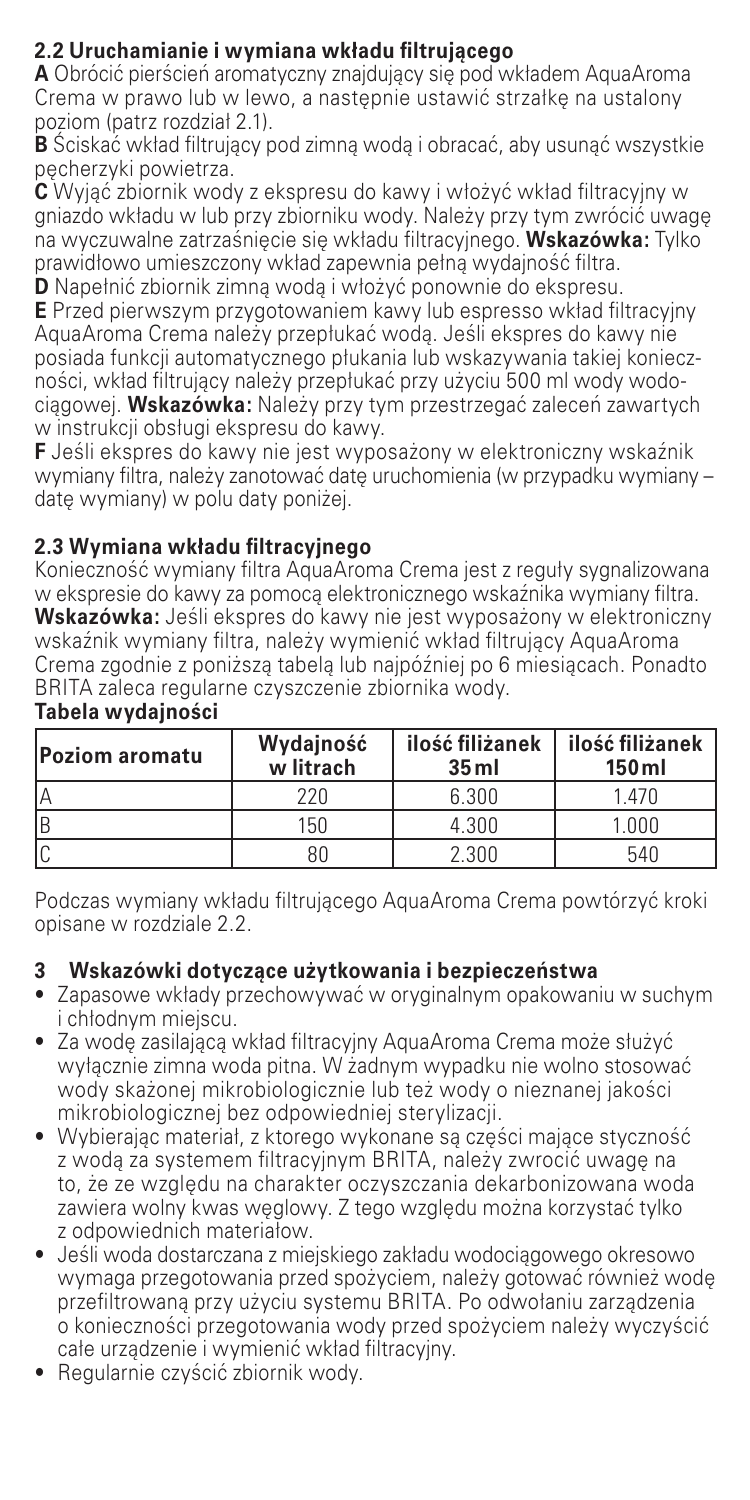- • Generalnie obowiązuje zasada, że w przypadku wody przeznaczonej do spożycia przez dzieci oraz osoby o obniżonej odporności na wszelkiego rodzaju infekcje zachodzi zawsze konieczność uprzedniego przegotowania wody. Obowiązuje to również dla wody przefiltrowanej.
- • Wskazówka dla osób ze schorzeniami nerek lub wymagających regularnego dializowania: Na skutek filtracji może dojść do niewielkiego wzrostu zawartości potasu. Osoby ze schorzeniami nerek lub będące na diecie niskopotasowej powinny zasięgnąć porady lekarza.
- • Woda w zbiorniku wykorzystywana do celów spożywczych powinna zostać wykorzystana w ciągu 1–2 dni. Najpóźniej po upływie 2 dni wodę w zbiorniku należy wymienić.
- • Jeśli automat do kawy nie będzie używany przez dłuższy czas, zaleca się pozostawienie wkładu filtra-cyjnego w zbiorniku wody i wylanie pozostałej, nieprzefiltrowanej wody. Przed ponownym użyciem automatu należy wyjąć wkład filtrujący ze zbiornika wody, wyczyścić go i powtórzyć czynności opisane w rozdziale 2.2.
- Instrukcja ta stanowi integralną część produktu, dlatego też należy przechowywać ją wraz z instrukcją obsługi przepływowego lub ciśnieniowego ekspresu do kawy.
- • Wkład filtracyjny BRITA AquaAroma Crema należy uruchamiać i wymieniać ściśle według wskazówek zawartych w niniejszej instrukcji. Firma BRITA nie odpowiada za jakiekolwiek szkody lub ich następstwa, które wynikają z nieprawidłowego stosowania produktu.

### **DANSK**

### **1 Generelle informationer om funktionen**

BRITA vandfilterpatronen AquaAroma Crema reducerer kalkindholdet i drikkevand og giver derved mulighed for en effektiv beskyttelse af espressomaskiner og kaffeautomater mod tilkalkning. Afhængigt af forskæringsindstillingen i gennemstrømningsprocessen fjernes calcium- og magnesium-ioner samt metalioner selektivt fra drikkevandet.

Derudover reducerer filtermaterialet uklarheder, organiske urenheder samt lugtende og smagsforstyrrende indholdsstoffer, så som klorrester, i filtratet og i blandingsvandet. Derved forbedres kaffens smag afgørende.

AquaAroma Crema's filterydelse tilpasses til carbonathårdheden på stedet med aroma-ringen. Derved optimeres kaffens aroma og crema.

### **2 Ibrugtagning og udskiftning af vandfilterpatronen**

### **2.1 Indstilling af aroma-ringen**

Med aroma-ringen på undersiden af AquaAroma Crema tilpasses filterydelsen optimalt til vandbetingelserne på kaffemaskinens opstillingssted iht. den efterfølgende tabel.

| Aroma-trin | Farveskala      | Anvendelse            | <b>Hårdhedsgrad</b> |
|------------|-----------------|-----------------------|---------------------|
|            | rød til aul     | Itil blødt vand       | Itil 8.5 °dH        |
| ΙB         | gul til gulgrøn | Itil middelhårdt vand | 8.5-13.5 °dH        |
|            | Imørkearøn      | Itil hårdt vand       | Ifra 13.5 °dH       |

**Bemærk:** Fabriksindstillingen af aroma-ringen er trin "B".

Til fastsættelse af den optimale indstilling af aroma-ringen kan den angivne farveskala benyttes.

- Reaktionsfeltet på teststaven skal dyppes 1 sekund i et glas postevand.
- Efter 1 minut sammenlignes farvningen i reaktionsfeltet med farveskalaen og indstillingen på aroma-ringen aflæses.
- Notér aroma-ringens fastslåede indstilling i aromatrinfeltet (G), så der ved det næste filterskift indstilles den samme værdi.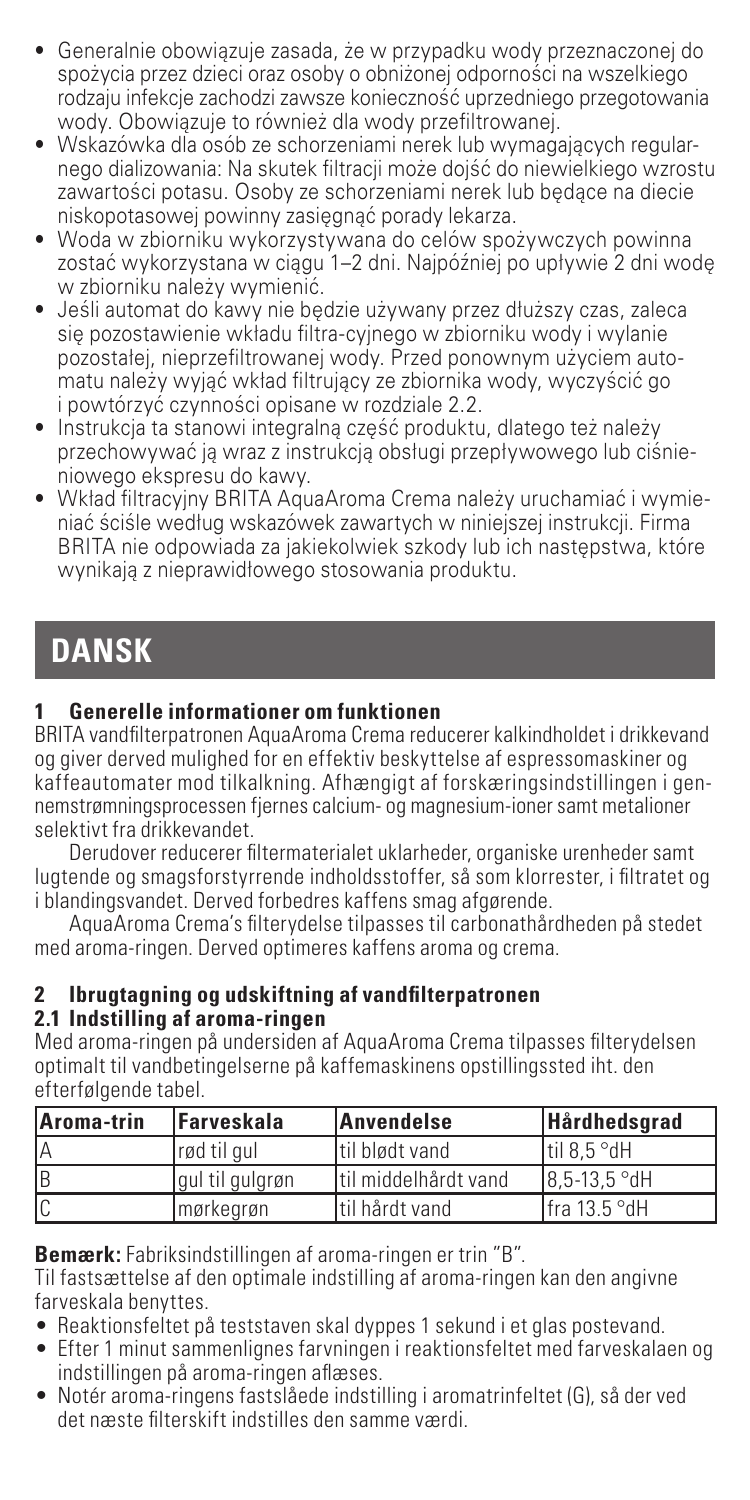### **2.2 Ibrugtagning af vandfilterpatronen**

**A** Aroma-ringen på undersiden af AquaAroma Crema drejes mod venstre eller mod højre, og pilen indstilles på det fastslåede trin (se kapitel 2.1). **B** Tryk vandfilterpatronen ned under koldt vand og væd det, til alle luftbobler er kommet ud.

**C** Tag vandtanken ud af kaffemaskinen og indsæt vandfilterpatronen lodret på patronsædet i eller på vandtanken. Sørg herved for, at vandfilterpatronen mærkbart går i indgreb. **Obs:** Kun hvis patronen er gået helt i indgreb, giver den fuld filterydelse.

**D** Fyld tanken med koldt drikkevand og indsæt den i kaffemaskinen igen. **E** Vandfilterpatronen AquaAroma Crema skal skylles med vand, inden den første gang bruges til at lave kaffe eller espresso. Hvis kaffemaskinen ikke automatisk viser eller gennemfører dette, skal De skylle vandfilterpatronen med en halv liter vand fra hanen. **Obs:** Overhold herved også brugervejledningen til kaffemaskinen.

**F** Hvis kaffemaskinen ikke råder over en elektronisk filterskiftindikator, skal De notere datoen for ibrugtagningen (ved filterskift: datoen for filterskift) i datofeltet.

### **2.3 Udskiftning af vandfilterpatronen**

Som regel viser en elektronisk filterskiftindikator på kaffemaskinen, når det er nødvendigt at udskifte AquaAroma Crema. **Obs:** Hvis kaffemaskinen ikke har en elektronisk filterskiftindikator, skal Aqua Aroma Crema vandfilterpatronen skiftes i overensstemmelse med kapacitetstabellen nedenfor eller senest efter 6 måneder. BRITA anbefaler desuden regelmæssig rengøring af vandtanken.

| Aroma-Trin | <b>Kapacitet</b><br>i liter | <b>Antal kopper</b><br>$\lambda$ 35 $ml$ | <b>Antal kopper</b><br>à 150 ml |
|------------|-----------------------------|------------------------------------------|---------------------------------|
| IΑ         | 220                         | 6.300                                    | 1.470                           |
| IR         | 150                         | 4.300                                    | 1.000                           |
|            |                             | 2.300                                    | 540                             |

#### **Kapacitetstabel**

Når vandfilterpatronen AquaAroma Crema udskiftes, gentages punkterne fra kapitel 2.2.

### **3 Drifts- og sikkerhedshenvisninger**

- Reserve-filterpatroner skal opbevares originalforseglet på et køligt og tørt sted.
- Som tilgangsvand til AquaAroma Crema vandfilterpatronen må der kun benyttes koldt vand i drikkevandskvalitet. Der må aldrig anvendes mikrobiologisk belastet vand eller vand af ukendt mikrobiologisk kvalitet uden passende sterilisation.
- Ved valget af materialer for vandberørende dele bagved BRITA fi ltersystemet skal man tænke på, at afcarboniseret vand procesbetinget indeholder fri kulsyre. Derfor må der kun anvendes dertil egnede materialer.
- I tilfælde af, at de officielle myndigheder opfordrer til at koge vandet fra hanen, skal det BRITA filtrerede vand også koges. Når opfordringen til at koge vandet ophæves, skal hele maskinen rengøres, og vandfilterpatronen skal udskiftes.
- Vandtanken skal regelmæssigt rengøres.
- Det anbefales generelt at koge vandet fra hanen for visse persongrupper (f.eks. immunsvækkede mennesker, babyer). Det gælder også for filtreret vand.
- Henvisning for nyre- eller dialysepatienter: Under filtreringen kan der forekomme en let forøgelse af kaliumindholdet. Hvis De er nyrepatient og/eller skal overholde en speciel kaliumdiæt, anbefaler vi, at De forinden spørger Deres læge.
- Da vand er et levnedsmiddel, skal vandet i tanken bruges i løbet af 1 til 2 dage. Efter max. 2 dage skal vandet i tanken udskiftes.
- Hvis kaffeautomaten ikke skal være i brug i længere tid, anbefaler vi at lade vandfilterpatronen blive i vandtanken og hælde det ufiltrerede vand, som endnu er i tanken, ud. Inden kaffeautomaten bruges næste gang, skal De tage vandfilterpatronen ud af vandtanken; rengør den og gentag punkterne i kapitel 2.2.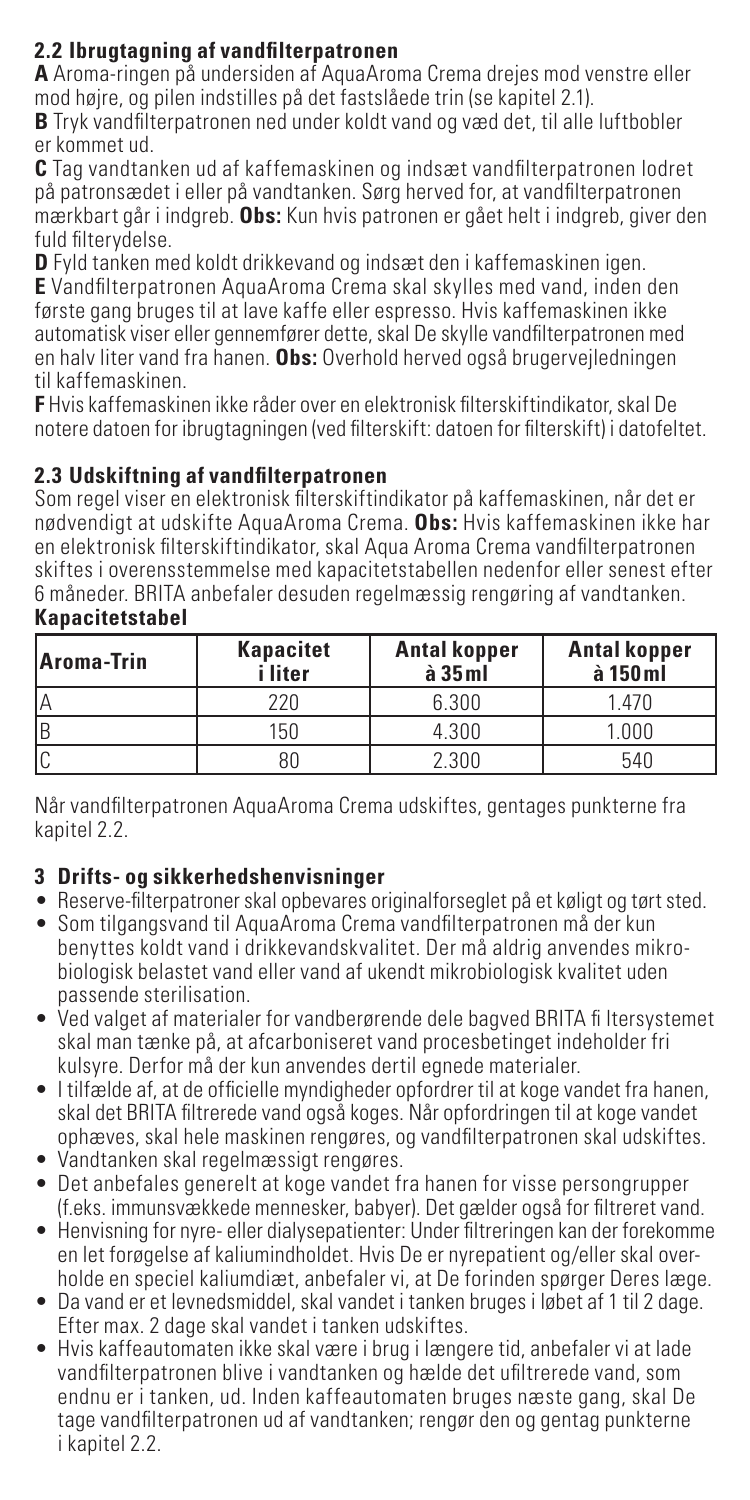- Denne brugervejledning skal forstås som del af produktet, den skal opbevares sammen med brugervejledningen til kaffemaskinen eller espresso-automaten.
- Ibrugtagning og udskiftning af BRITA vandfilterpatronen AquaAroma Crema skal udføres præcist efter angivelserne i denne brugsvejledning. BRITA fralægger sig ethvert ansvar for eventuelle skader inklusive følgeskader, som kan opstå ved orkert brug af produktet.

### 中文

#### **1** 产品功能介绍

碧然德AquaAroma Crema滤芯能降低饮用水中的水垢物质,从而保 护浓缩咖啡机设备和咖啡机免受水垢沉积的影响。钙、镁和金属离子通 过水流方式,有选择性地从饮用水中被去除。

过小灬刀式,自治计压指八公刀法;<br>滤芯中的过滤介质不仅能减少浑浊度和有机污染物 , 还能有效降低 , 如过 滤水及分流水中的余氯等影响气味和口味的物质含量。从而优化 咖啡的口味。

AquaAroma Crema的额定净水量,能根据当地碳酸盐硬度,通 过Aroma的设置进行调整, 优化咖啡香气和泡沫。

### **2** 滤芯调试和更换

### **2.1** Aroma环设置

AquaAroma Crema底部的aroma环可以根据浓缩咖啡机设备安装地 区的水质条件合理地调整过滤性能。参照如下表格。

| Aroma设置<br> 级别 | 色标   | 应用水质  | 硬度范围         |
|----------------|------|-------|--------------|
| ΙA             | 红到黄  | 软水    | 低于 8.5 °dH   |
| lв             | 黄到黄绿 | 中等硬度水 | 8.5-13.5 °dH |
| lC             | 深绿   | 硬水    | l高于 13.5 °dH |

注意:Aroma的出厂设置为"B"级。

水的硬度可以使用试纸条测试或者参照当地水供应商例如市政自来 水厂提供的水质硬度。试纸条呈现的色标可用于确定Aroma环的理 想设置。

• 将试纸条反应区浸入一杯自来水持续1秒。

- 等待1分钟后,将反应区的颜色与盒子上的色标进行比较得出Aroma 的设定建议。
- • 将已确定的Aroma设定记录在Aroma字段(G)中,以便下次更换净 水 系统时进行相同设置。

**2.2** 调试净水系统滤芯

**A** 将AquaAroma Crema底部的Aroma环向左或向右调整,将箭头指向 相应的级别位置。(参见2. 1条)。

**B** 将滤芯压入冷水中,前后移动浸湿滤芯、彻底挤出所有气泡。

**C** 从咖啡机上取下水箱,将滤芯垂直插入水箱内或水箱上的滤芯 座。确保听到滤芯卡入位的声音。注意:只有完全卡入位的滤芯才能提 供完整到位的过滤功能。

**D** 在水箱中装满冷饮用水,将其置入咖啡机中。

**E** 制作第一杯咖啡或浓缩咖啡前,须用水冲洗AquaAroma Crema滤 芯。如果咖啡机不自动显示或自动执行此操作,请用半升自来水自行冲 洗滤芯。注意:请参阅咖啡机使用说明书。

**F** 倘若咖啡机没有过滤器更换电子显示屏,请在日期字段中记下调试日 期(如果是更换滤芯:请记录更换日期)

### **2.3**滤芯更换

AquaAroma Crema滤芯的更换需求通常会显示在咖啡机的过滤器 更换电子显示屏上。注意:如果咖啡机无过滤器更换电子显示屏 AquaAroma Crema滤芯必须根据下表的额定净水量进行更换或者最 迟6个月后必须更换。BRITA建议定期清洗水箱。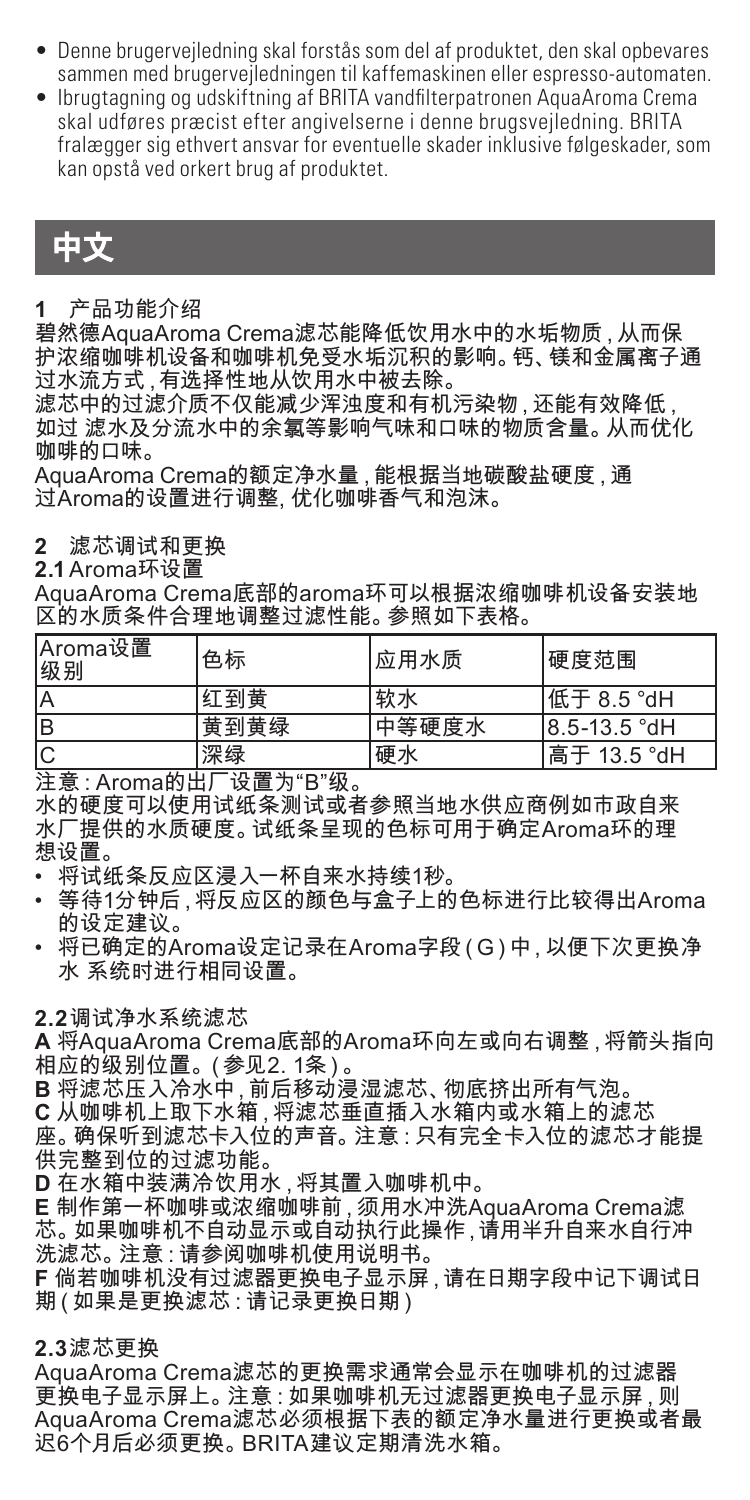额定净水量表

| Aroma环设置 | 额定净水量                     | 35ml杯数                                                                                                                                                                                                                        | 150ml杯数 |
|----------|---------------------------|-------------------------------------------------------------------------------------------------------------------------------------------------------------------------------------------------------------------------------|---------|
|          | 220                       | 6.300                                                                                                                                                                                                                         | 1.470   |
|          | 150                       | 4.300                                                                                                                                                                                                                         | 1.000   |
|          | 80                        | 2.300                                                                                                                                                                                                                         | 540     |
| ---      | $\sim$ to state<br>$\sim$ | and the second contract of the second contract of the second contract of the second contract of the second contract of the second contract of the second contract of the second contract of the second contract of the second |         |

更换AquaAroma Crema滤芯时,重复第2.2章中的步骤。

- **3** 产品使用和安全信息
- 
- 将替换滤芯保存在原始密封包装中 ,放置于阴凉干燥处。<br>• AquaAroma Crema滤芯必须使用经水厂处理后的自来水 ( 注 : 水质 不断受到监控,依法为安全可饮用水),或经测试为安全可饮用水。
- • 需要谨记的是,由于在过滤过程中,会有游离的二氧化碳产生在过滤 水中,所以在选择经过碧然德滤芯后的触水部件材料时,只能使用和 游离二氧化碳兼容的材料。
- • 若当局指示需要将自来水煮沸后方可饮用,则经过碧然德滤芯过滤 的水也应煮沸。停机后可更换或清洗。
- 定期清洁水箱。
- 一般建议某些特殊人群应当饮用经煮沸的自来水(例如免疫系统较 弱的人群、婴儿)。该建议同样适用于过滤水。
- • 肾病患者或透析患者敬请注意:在过滤过程中,钾含量可能会有略微 增加。如果您患有肾病且/或必须坚持特殊的钾类饮食计划的话,我 们建议您在使用前先咨询医生。
- • 由于水属于食品,水箱中的水必须在1天内用完。水箱中的水最多存 放 1天必须更换
- 若咖啡机长时间不使用,我们建议将滤芯留在水箱中,倒干净未过滤 的水。再次使用咖啡机之前,从水箱中取出滤芯进行清洁,然后重复 第2.2章中的步骤。
- • 本使用说明书须视作为产品的一部分,与咖啡机或者浓缩咖啡机及其 使用说明书 一起存放。
- • 碧然德AquaAroma Crema滤芯必须按照本使用说明书进行调试和 更换。碧然德不会对因不正确使用产品而造成的任何损害,包括后续 损害,而承担责任。

产品名称:碧然德® AquaAroma Crema型活性炭离子交换树脂复合滤芯 产品型号:AquaAroma Crema

规格尺寸:108mm×42.9mm×60.9mm

主要成分:聚丙烯壳体,颗粒活性炭,丙烯酸氢型离子交换树脂,丙烯酸 钾型离子交换树脂

- 工作压力:0~0.01MPa 适用水温:5°C~30°C
- 产品执行标准号:Q31/0115000293C034-2019
- 《AquaAroma Crema型活性炭离子交换树脂复合滤芯》
- 适用水质:市政自来水
- 产品卫生许可批准文号:沪卫水进字(2019)第0080号
- 生产日期/生产批号:详见包装
- 滤芯在出厂密封包装内的有效期为4年(从生产日期算起)
- 原产国 :德国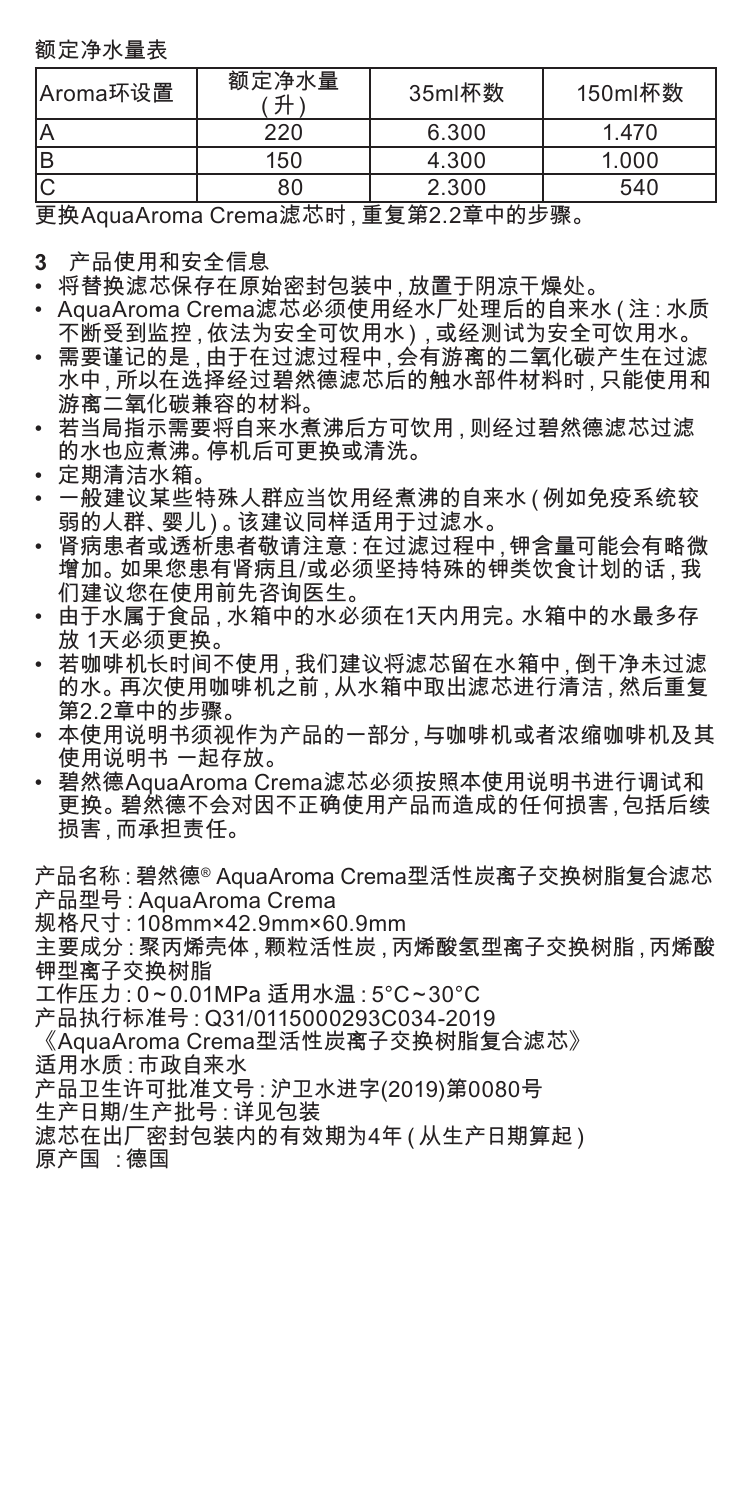**Name of Product:** BRITA AquaAroma Crema Filter Cartridge **Product model:** AquaAroma Crema **Product Size:** 108mm×42.9mm×60.9mm **Main Components:** polypropylene shell, granular activated carbon, acrylic acid hydrogen type ion exchange resin, acrylic acid potassium-type ion exchange resin **Working pressure:** 0~0.01MPa **Applicable water temperature:** 5°C~30°C **Product quality standards:** Q31/0115000293C034-2019 <Brita AquaAroma Crema Filter Cartridge > **Applicable water quality:** Municipal tap water **Product health permit approval:** Hu-Wei-Shui-Jin-Zi (2019) No.0080 **Date of manufacture:** see bottom flap **Shelf life:** Four years after date of production **Country of origin:** Made in Germany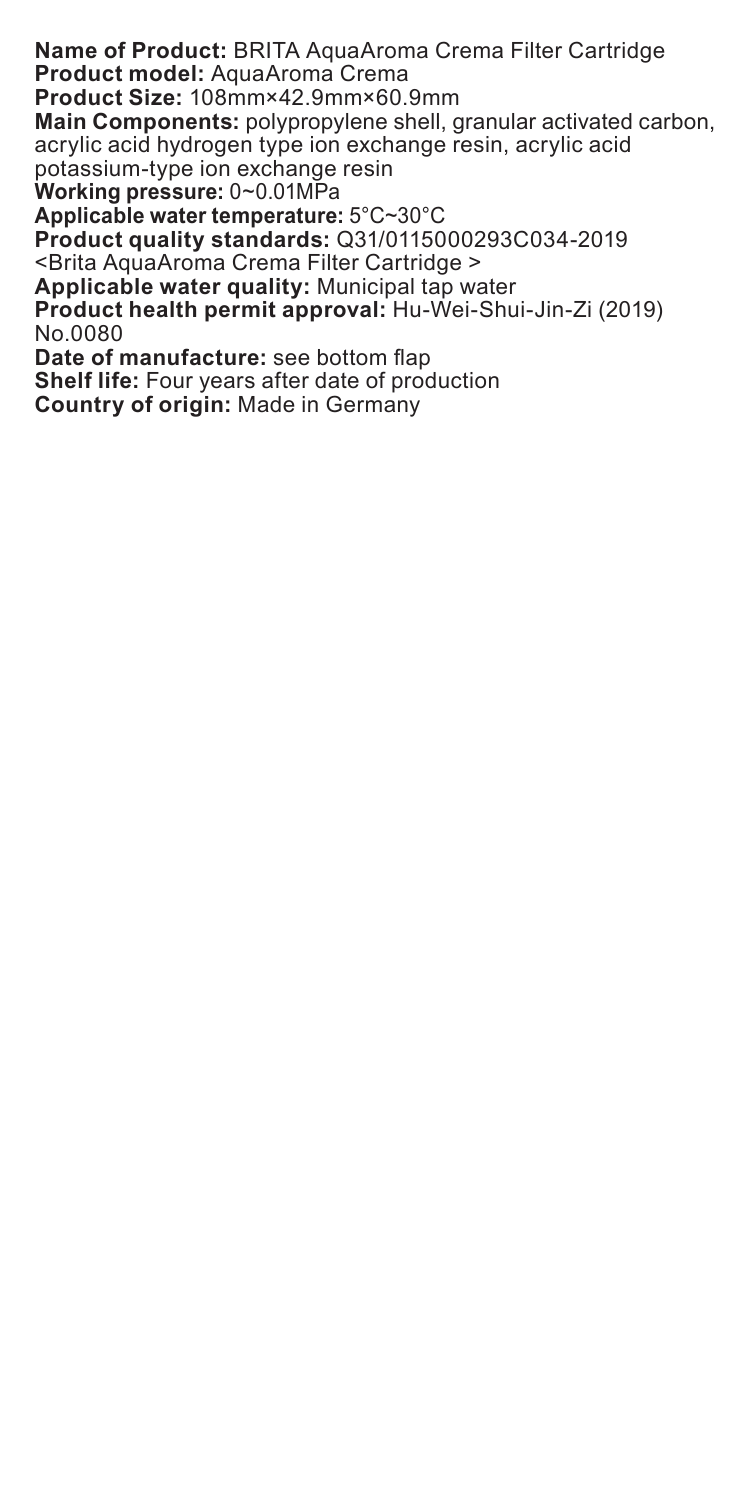### 日本語

**1** 機能に関する総合情報

BRITA AquaAroma Cremaフィルターカートリッジは、飲料水に含ま れる、水アカの原因となる成分を除去し、エスプレッソマシンやコーヒ ーマシンの機能を保護します。流量法を用い、カルシウム、マグネシウ ム、金属イオンを飲料水から選択的に除去します。

フィルター素材は飲料水に含まれる、にごりの原因物質や有機不 純物だけでなく、浄水や水道水に含まれる塩素残留物のような、匂い や味を損なう物質を除去します。この過程がコーヒーを抜群においし くするのです。

AquaAroma Cremaのフィルター性能は、アロマ設定によりその 地域の炭酸硬度に応じ調整することが可能です。つまり、コーヒーの 香りとクレマが最適化されるのです。

**2** 交換可能なフィルターカートリッジの使用法と交換方法

**2.1** アロマリングの設定

AquaAroma Cremaの底面にあるアロマリングは、以下の表のように quaktionia Stefflavが出しのるプロペッシンは、次十の技のように<br>コーヒーマシンの設置場所にぴったり合わせてフィルター性能を調整 します。

| アロマ<br>設定レ<br>ベル | カラースケール         | 用途     | 水の硬度レベル                    |
|------------------|-----------------|--------|----------------------------|
| ΙA               | 赤から黄色           | 軟水     | $-8.5$ °dH                 |
| lв               | 黄色から黄色がか<br>った緑 | 中程度の硬水 | $18.5$ °dH $-13.5$<br>Hb°l |
| lc               | 深い緑             | 硬水硬水   | 13.5 °dH∽                  |

注記:工場出荷時のアロマリングの設定は「B」レベルになっています。 水の硬度は試験紙を使用するか、お使いの地域の水道業者にお尋ねく ださい。カラースケールは、アロマリングのベストな設定を決めるため に使用します。

- • 注記:工場出荷時のアロマリングの設定は「B」レベルになっていま す。水の硬度は試験紙を使用するか、お使いの地域の水道業者にお 尋ねください。カラースケールは、アロマリングのベストな設定を決 めるために使用します。
- • 1分後、反応部分の色をカラースケールと比較し、アロマリングの設 定に従ってください。
- アロマステージフィールド中の正しいアロマリングの設定をメモしま す(G)。これにより、次回浄水器を交換する際に同じ設定にするこ とができます。

2.2 フィルターカートリッジの使用法

**A** AquaAroma Cremaの底面のアロマリングを左または右に回転さ せ、矢印を設定したいレベルに合わせます。(2章-1をご参照くださ い)。

**B** 冷たい水の中にフィルターカートリッジをくぐらせ、気泡がなくなるま で前後に動かしながら湿らせます。

**C** コーヒーマシンからタンクを外し、 タンクの中または上にある、 カー<br>トリッジ設置部にフィルターカートリッジを垂直にセットします。 フィル ターカートリッジが確実にセットされたか、確認してください。注記:正 しくカートリッジがセットされた時にのみ、浄水器いっぱいの量を浄水 することができます。

**D** タンクに冷たい飲料水を注ぎ、コーヒーマシンに移しかえます。 **E** AquaAroma Cremaのフィルターカートリッジは、最初のコーヒーや エスプレッソを淹れる前に水洗いしてください。コーヒーマシンに何の 表示もない場合、または自動的に設定できない場合は、フィルターカー トリッジを0.5リットルの水ですすいでください。注記:コーヒーマシン の操作ガイドに従ってください。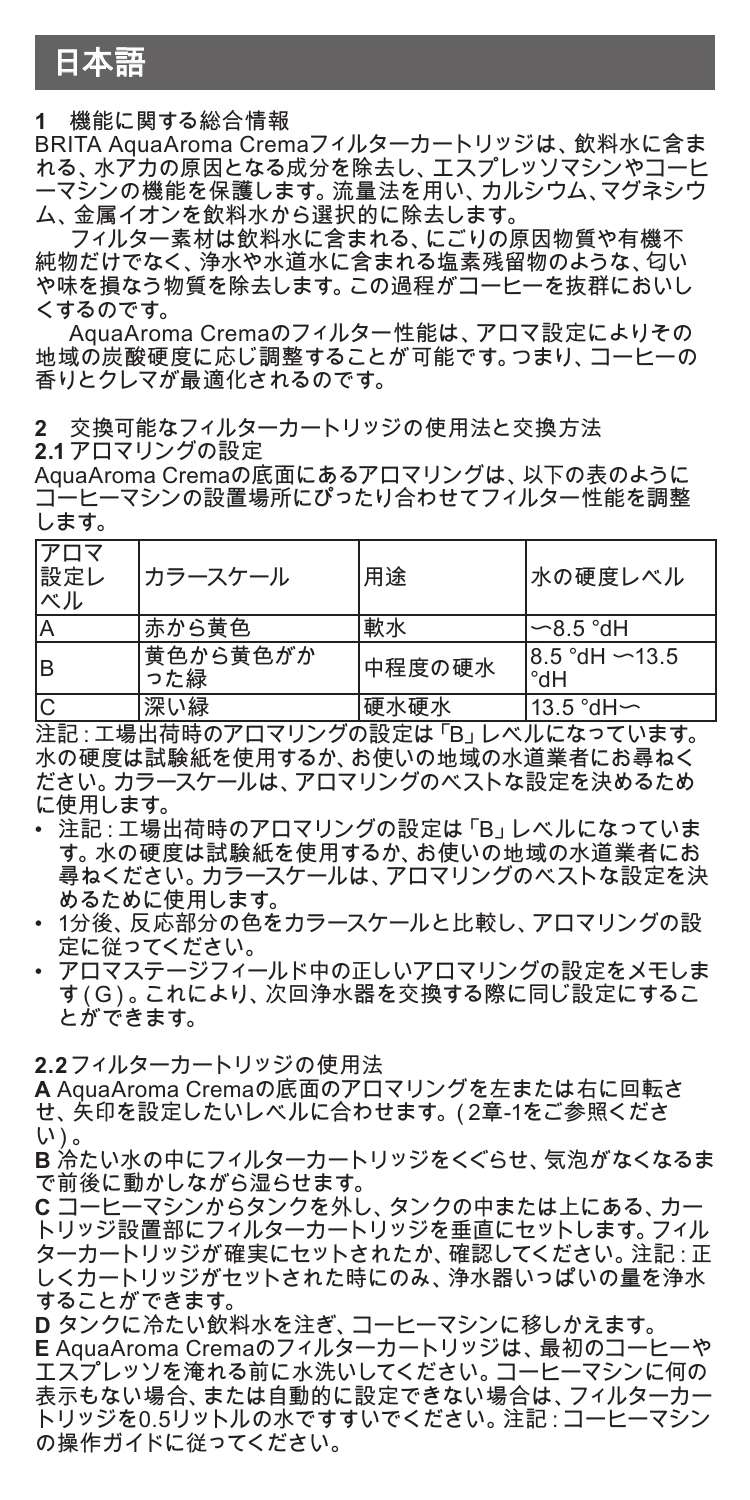**F** コーヒーマシンにデジタルの浄水器交換ディスプレイがない場合は、 -<br>データフィールドに設定した日付をメモしてください (浄水器を交換した 時は、交換した日付)。

#### **2.3** フィルターカートリッジの交換

AquaAroma Cremaの浄水器の交換が必要な際には、通常コーヒーマ シンのデジタル浄水器交換ディスプレイに表示されます。注記:コーヒ ーマシンにデジタル浄水器交換ディスプレイがない場合、AquaAroma Cremaフィルターカートリッジは、以下の容量表に従うか、遅くとも6か月 後に交換してください。BRITA は、タンクの定期的なクリーニングをお 勧めしています。

容量表

| アロマ設定レ<br>ベル | 容量容量<br>リットル | 35 mlカップでの  150 mlカップで<br>使用回数 | の使用回数 |
|--------------|--------------|--------------------------------|-------|
| İΑ           | 220          | 6.300                          | 1.470 |
| lв           | 150          | 4.300                          | 1.000 |
| lC           | 80           | 2.300                          | 540   |

AquaAroma Cremaフィルターカートリッジを交換する際は、2章-2の 手順を繰り返してください。

- 
- **3** 操作と安全性に関する情報<br>• 交換用フィルターカートリッジは必ずご購入時のパッケージの封を開 けずに乾燥した涼しい場所で保管してください。
- • 冷たい飲料水のみ、AquaAroma Cremaフィルターカートリッジの浄 水用の水として使用できます。微生物学的に問題のある水、または、 微生物学的な品質が不明な水は、適切に殺菌しなければ使用するこ とはできません。
- • BRITAの浄水システムで浄水した後の水に触れるパーツの素材を選 ぶ際は、浄水プロセスの関係から、脱炭酸処理した水には二酸化炭 素が含まれていないことにご注意ください。このことから、二酸化炭 <sub>来の 白</sub> まれていない ここにこ注意 くたこり。このここかっ<br>素を含まない水に対応可能な素材のみをご利用ください。
- 水道水を沸騰させて使用するよう公的に指示されている地域で は、BRITAの水も沸騰後にご使用ください。沸騰させた水を使用した 後は、全ての器具を洗浄し、フィルターカートリッジも交換してくだ さい。
- • タンクは定期的に洗浄してください。
- • 特定の人々(免疫の弱い人や乳児)のために使用する際には、一般に 特定の六ヾ(光及の弱い六ヾ非ル)りのために反用する脉には、 放に<br>沸騰した水道水を使用することが推奨されています。これは、ろ過し た水についても同様です。
- • 腎臓の持病をお持ちまたは、透析中の方は、ろ過のプロセスにより、 ポタシウムが若干増加することにご留意ください。腎臓の持病をお持 ちの方、または/加えて特別なポタシウム摂取制限がある方は、ご使 用前にかかりつけ医にご相談することをお勧めします。
- 水は食品ですので、タンク内の水は1〜2日以内にお使いください。 最 大でも2日後には、タンクの水を交換してください。
- • コーヒーマシンを長期間使用しない場合は、フィルターカートリッジ をタンク内に残し、浄水していない水を排出してください。コーヒー マシンを再度使用する際には、フィルターカートリッジをタンクから
- 取り出し、洗浄した後で、再び2章-2の指示に従ってください。 • この操作ガイドは、コーヒーマシンやエスプレッソマシンのパーツの 一部として、マシンの使用説明書と一緒に保管してください。
- • BRITA AquaAroma Cremaフィルターカートリッジは、この操作ガイ ドに従い、設定および交換してください。BRITAは、本製品の誤った 使用に起因するいかなる損害、および後続損害に関しても責任を負い ません。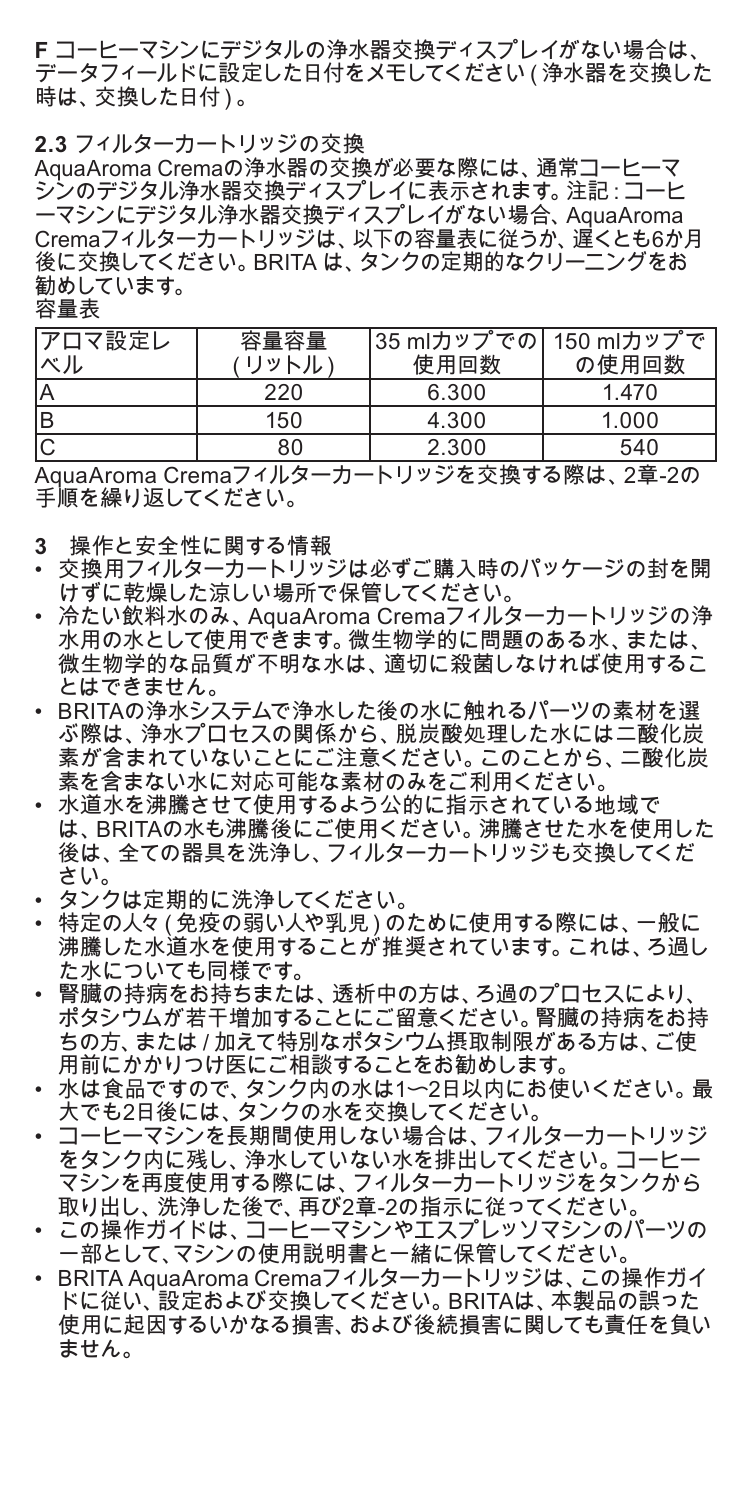한국어

**1** 기능에 대한 일반 정보

BRITA AquaAroma Crema 정수 카트리지는 식수의 물때를 줄여 주어 카페 엑스프레스 머신와 커피 기계에 물때가 쌓이지 않도록 보호해줍니다. 흐름 방식을 사용하여 식수에서 칼슘, 마그네슘, 금속이온을 선택적으로 제거합니다.

필터 재료는 혼탁 물질과 유기 오염물뿐만 아니라 여과된 물과 바이 패스 물의 염소 잔류물과 같이 냄새와 맛을 손상시키는 물질 수준을 감소시킵니다. 이를 통해 커피의 맛을 극적으로 향상시킵니다.

아로마 설정을 통해 AquaAroma Crema의 필터 용량을 국소 탄소염 경도로 조정합니다. 즉, 커피의 아로마와 crema가 최적화됩니다.

### **2** 교환식 필터 카트리지 시운전 및 교체

**2.1** 아로마 링 설정

AquaAroma Crema 아랫면에 있는 아로마 링은 다음 표에 따라 커 피 기계가 설치된 장소의 수분 조건에 완벽하게 맞춰 필터 성능을 조 절합니다.

| 아로마 설정  <sub>색상 척도</sub><br>레벨 |               | 응용  | 경도                 |
|--------------------------------|---------------|-----|--------------------|
| İΑ                             | 빨간색에서 노<br>라색 | 여수  | 8.5°dH까지           |
| lв                             | 노란색에서 연       | 중경수 | 18.5°dH- 13.5°dH l |
| Гс                             | 지한 녹색         | 경수  | 13.5°dH부터          |

참조: 아로마 링 공장 설정은 레벨 "B"입니다. 물의 경도는 테스트 스 트립을 사용하거나 현지 용수 공급업체에 문의하여 판단합니다. 지 정된 색상 척도를 사용하여 아로마 링에 가장 적합한 설정을 판단할 수 있습니다.

- • 수돗물이 담긴 컵에 테스트 스트립의 판독 부위를 1초간 담급니다.
- 1분 후 판독 부위의 색상을 색상 적도와 비교하여 필요한 아로마 링<br> 설정을 판독합니다.
- 다음에 필터를 변경할 때에도 동일하게 설정할 수 있도록 아로마 스 테이지 부위(G)에 올바른 아로마 링 설정을 기록해 놓습니다

**2.2**정수 카트리지 시운전

**A** AquaAroma Crema 아랫면에 있는 아로마 링을 왼쪽이나 오른쪽으 로 돌리고 화살표를 필요한 단계로 설정합니다. (2.1장 참조).

**B** 정수 카트리지를 찬물에 아래로 눌러 기포가 모두 빠져나갈 때까지 앞뒤로 움직이며 적십니다.

**C** 커피 기계에서 물 탱크를 분리하고 물 탱크 안이나 위에 있는 카트리 지 시트 위에 수직으로 정수 카트리지를 끼웁니다. 정수 카트리지가 제 대로 끼워졌는지 소리로 확인합니다. 참조: 카트리지가 완벽하게 끼워 져야만 전체 필터 용량에 맞는 정수가 가능합니다.

**D** 탱크에 차가운 식수를 채우고 커피 기계에서 교체합니다.

**E** 커피나 에스프레소를 처음 만들기 전에 AquaAroma Crema 정수 카트리지를 물로 씻어내야 합니다. 커피 기계가 이를 자동으로 표시 하거나 실행하지 않을 경우, 수돗물 0.5리터로 정수 카트리지를 세정 합니다. 참조: 커피 기계 작동 지침을 참조하세요.

**F** 커피 기계에 전자 필터 교체 디스플레이가 없는 경우 날짜 필드에 시운전 날짜(필터를 교체한 경우, 교체 날짜)를 기록합니다.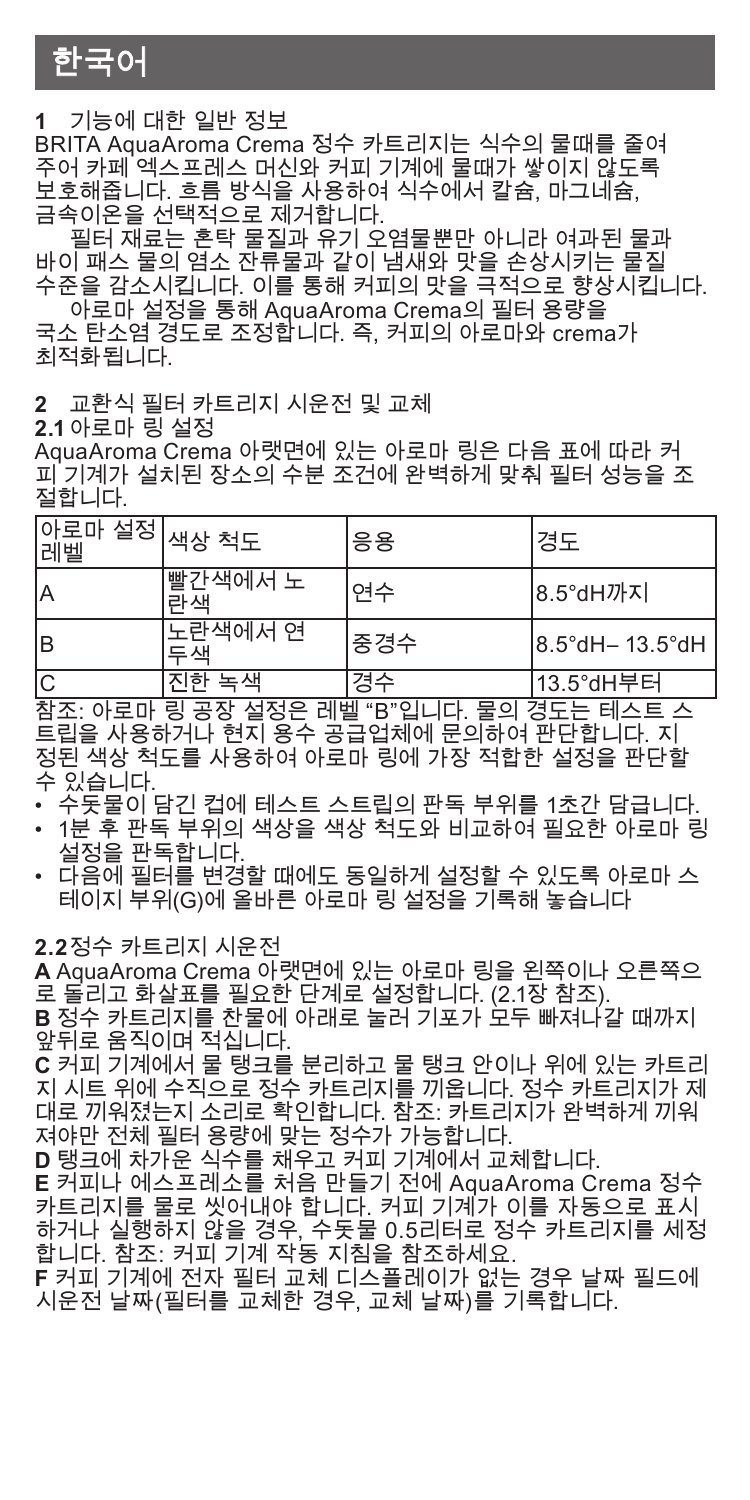### **2.3** 정수 카트리지 교체

필요한 AquaAroma Crema 필터 교환은 커피 기계의 전자 필터 교체 디스플레이에 표시됩니다. 참조: 커피 기계에 전자 필터 교체 디스플 레이가 없는 경우, AquaAroma Crema 정수 카트리지를 아래의 용량 표에 따라 또는 최소 6개월 주기로 교체해야 합니다. BRITA는 물 탱크 의 정기적인 청소 또한 권장합니다.

#### 용량 표

| 아로마 설정<br>레벨 | 용량: 리터 | 35ml의 컵 수  | 150ml의 컵 수 |
|--------------|--------|------------|------------|
|              | 220    | 6.300      | 1.470      |
| lв           | 150    | 4.300      | 1.000      |
| lC.          | 80     | 2.300<br>— | 540        |

AquaAroma Crema 정수 카트리지 교체 시 2.2장의 단계를 반복합 니다.

- **3** 작동 및 안전 정보
- • 교체용 필터 카트리지는 항상 원래의 포장 안에 밀봉하여 건조하고 서늘한 곳에 보관하십시오.
- • AquaAroma Crema 정수 카트리지에는 식수 품질의 차가운 물만 사용할 수 있습니다. 적절한 멸균을 하지 않은 미생물학적으로 손상
- 된 물이나 미생물학적 품질을 알 수 없는 물은 사용할 수 없습니다. • BRITA 필터 시스템 사용 후 물과 접촉하는 부품의 재료를 선택할 때, 그 과정으로 인해 탄소감축된 물에 유리 탄산이 포함되어 있다는 점을 반드시 기억해야 합니다. 이 때문에 유리 탄산용 재료만 사용해 야 합니다.
- • 수돗물을 끓여야 한다는 공식 지침이 있는 경우, BRITA 여과수도 끓여야 합니다. 필요한 시간 동안 물을 끓인 후 기기 전체를 세척하 고 정수 카트리지를 교체해야 합니다.
- 
- 물 탱크를 정기적으로 청소합니다.<br>• 일반적으로 특정 집단의 사람들(예: 면역력이 약한 사람, 아기)이 사 용하는 경우, 수돗물을 끓이는 것이 좋습니다. 이는 여과수에도 적용 됩니다.
- 신장 질환이나 투석 환자 주의 사항: 필터링 과정 중 칼륨 함량이 약<br> 간 증가할 수 있습니다. 신장 질환이 있거나 특별한 칼륨 식단을 섭취 해야 하는 경우, 사전에 주치의에게 상담받을 것을 권장합니다.
- • 물은 음식물이므로 탱크 안의 물은 1~2일 내에 모두 사용해야 합니 다. 탱크 안의 물은 최대 2일 후에 교체해야 합니다.
- • 커피 기계를 장기간 동안 사용하지 않는 경우, 정수 카트리지를 물 탱크에 남겨 두고 여과되지 않은 물을 따라내도록 권장합니다. 커피 기계를 다시 사용하기 전에 물 탱크에서 정수 카트리지를 제거하고
- ─ 세척한 다음 2.2장의 단계를 반복합니다.<br>• 작동 지침은 제품의 일부분으로 이해해야 하며 카페 엑스프레스 머 신 작동 지침의 커피 기계와 함께 보관해야 합니다.
- • BRITA AquaAroma Crema 정수 카트리지는 이러한 작동 지침에 따라 시운전하고 교체해야 합니다. BRITA는 제품의 부정확한 사용 으로 인한 후속 손상을 포함하여 어떠한 손상에 대해서도 책임을 지지 않습니다.